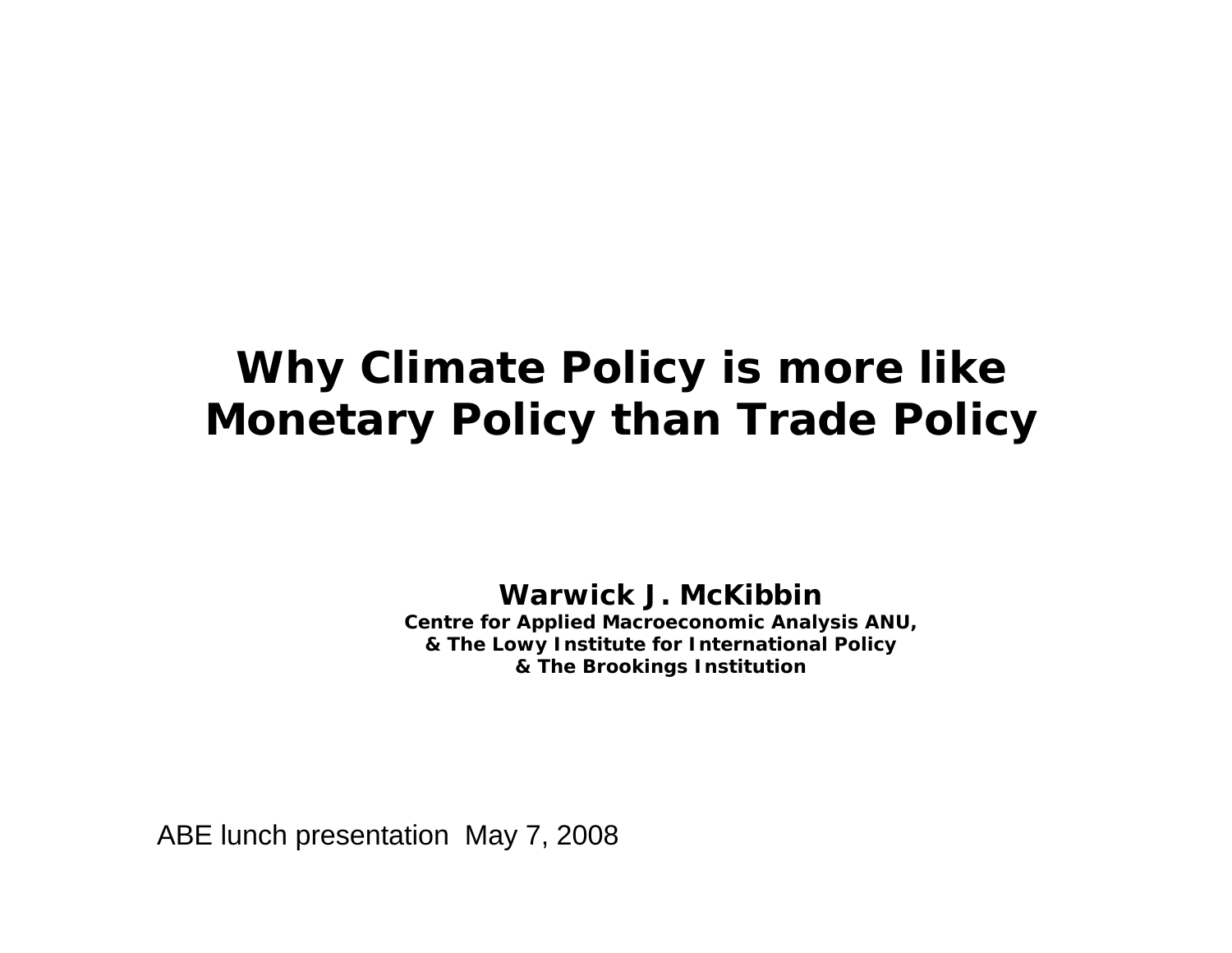### **Overview**

#### $\bullet$ **The Climate Policy Issue**

- ÖWhat we know
- $\Rightarrow$ What makes climate change policy so difficult?
- $\bullet$ **Key Features Needed in any Approach**
- $\bullet$ **How to put a price on carbon**
- $\bullet$ **Need to keep the global framework in mind**
- $\bullet$ **Climate policy should be run like monetary policy**
- $\bullet$  **The McKibbin-Wilcoxen Blueprint for national (and global) action**
- $\bullet$ **Conclusion**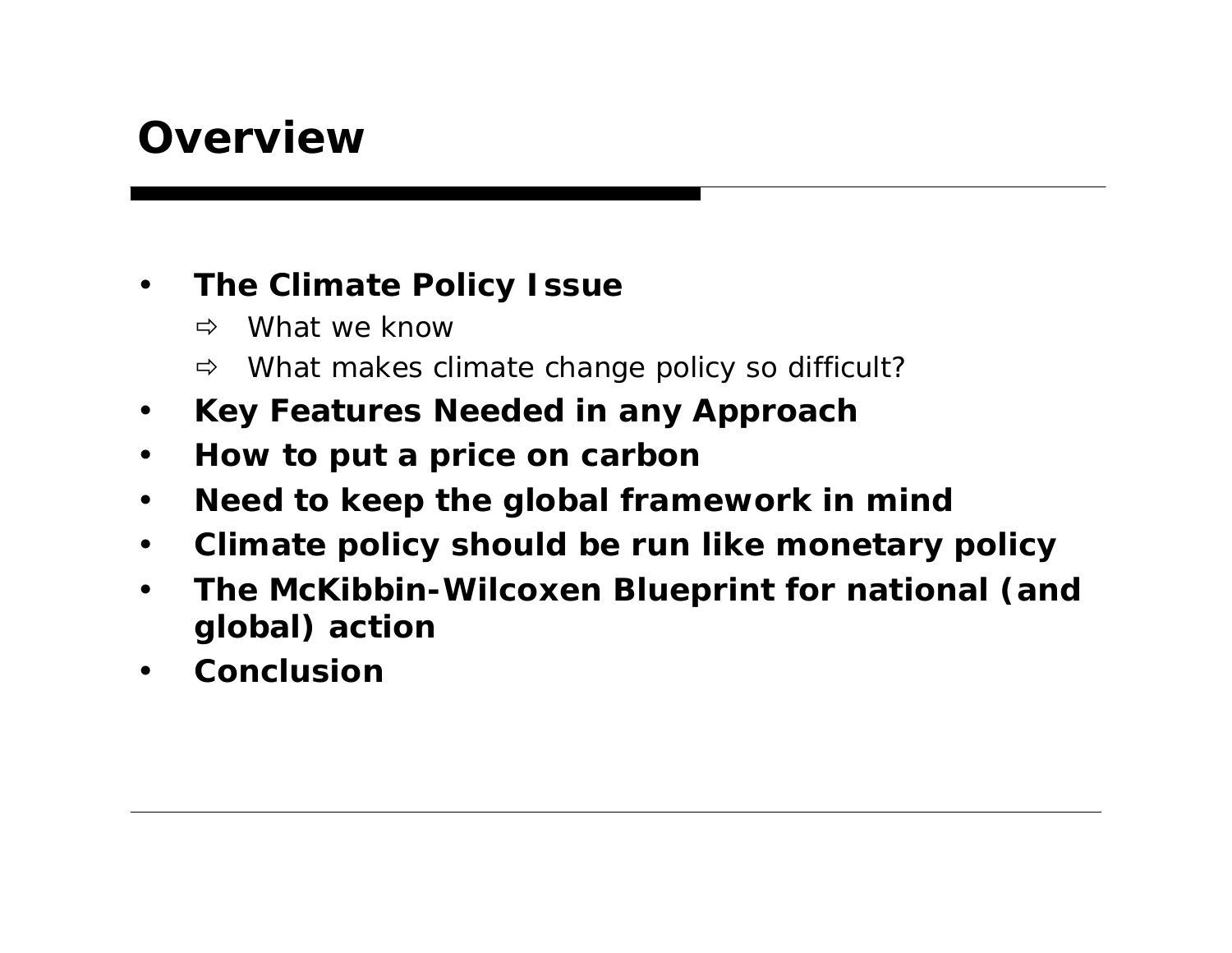#### **What do we know?**

- • **Climate is a complex system that is always changing**
- **Average global temperatures have risen 0.6 degrees in the past century**
- $\bullet$  **Natural variability and human induced change coexist**
- **We are pumping enormous amounts of greenhouse gases into the atmosphere**
- • **Increasing evidence that there is a warming problem**
- • **Policy uncertainty is causing economic losses**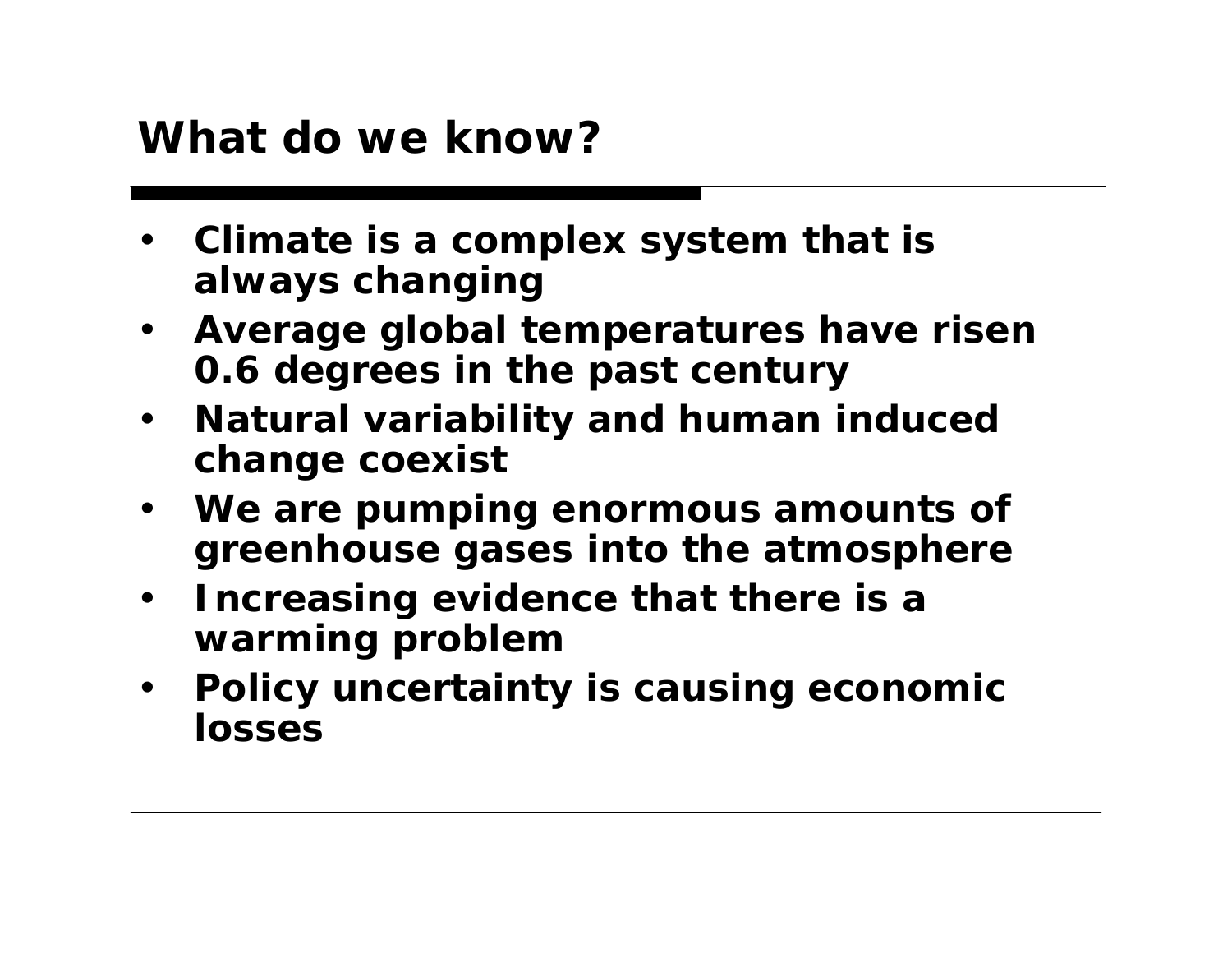**Figure 2: Global Temperature Record, Vostok Ice Core Data**

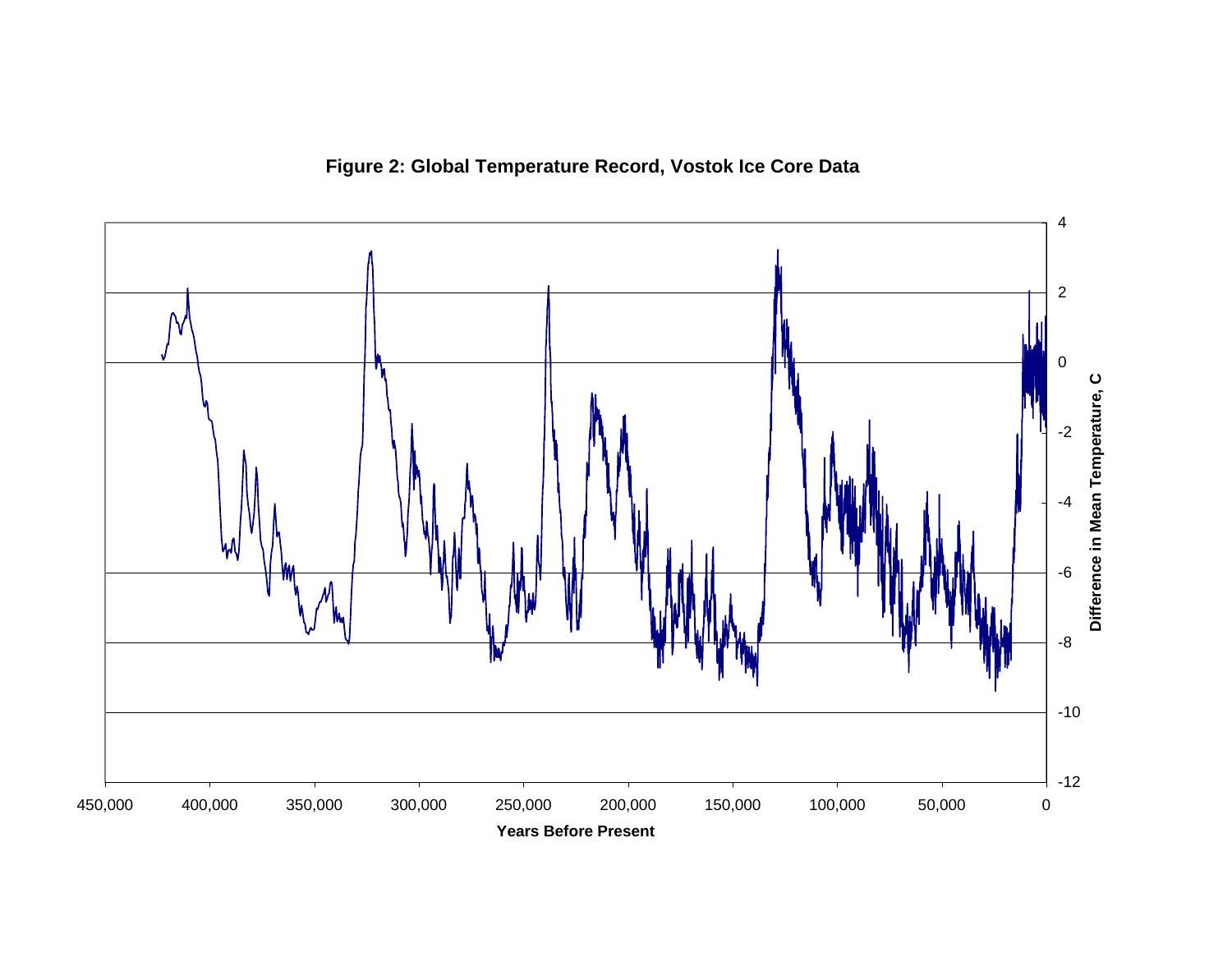#### **What makes climate policy difficult?**

#### **1. Committed warming**

 $\rightarrow$  Need both mitigation and adaptation

#### **2. Geography**

- $\rightarrow$  Broad range of sources of emissions, caused by decisions made by a diverse range of households and firms
- $\rightarrow$  Many jurisdictions coordination problem (international, national, state, local)
- **3. Time scales**
	- $\rightarrow$  Exceptionally long-lived problem and policy

#### **4. Uncertainties**

 $\rightarrow$  Numerous, large and intractable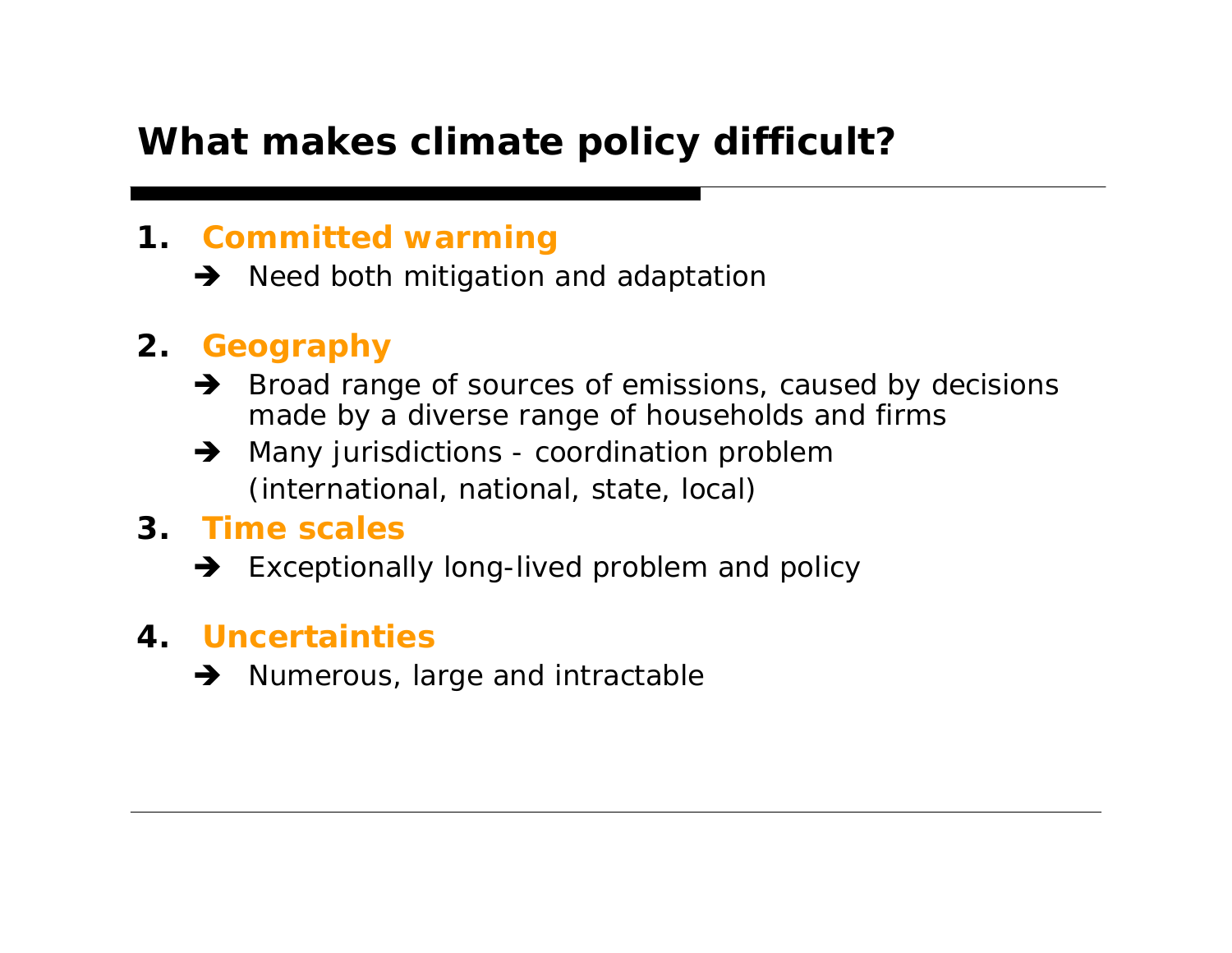$\bullet$  **How to deal with the enormous uncertainties surrounding climate change?**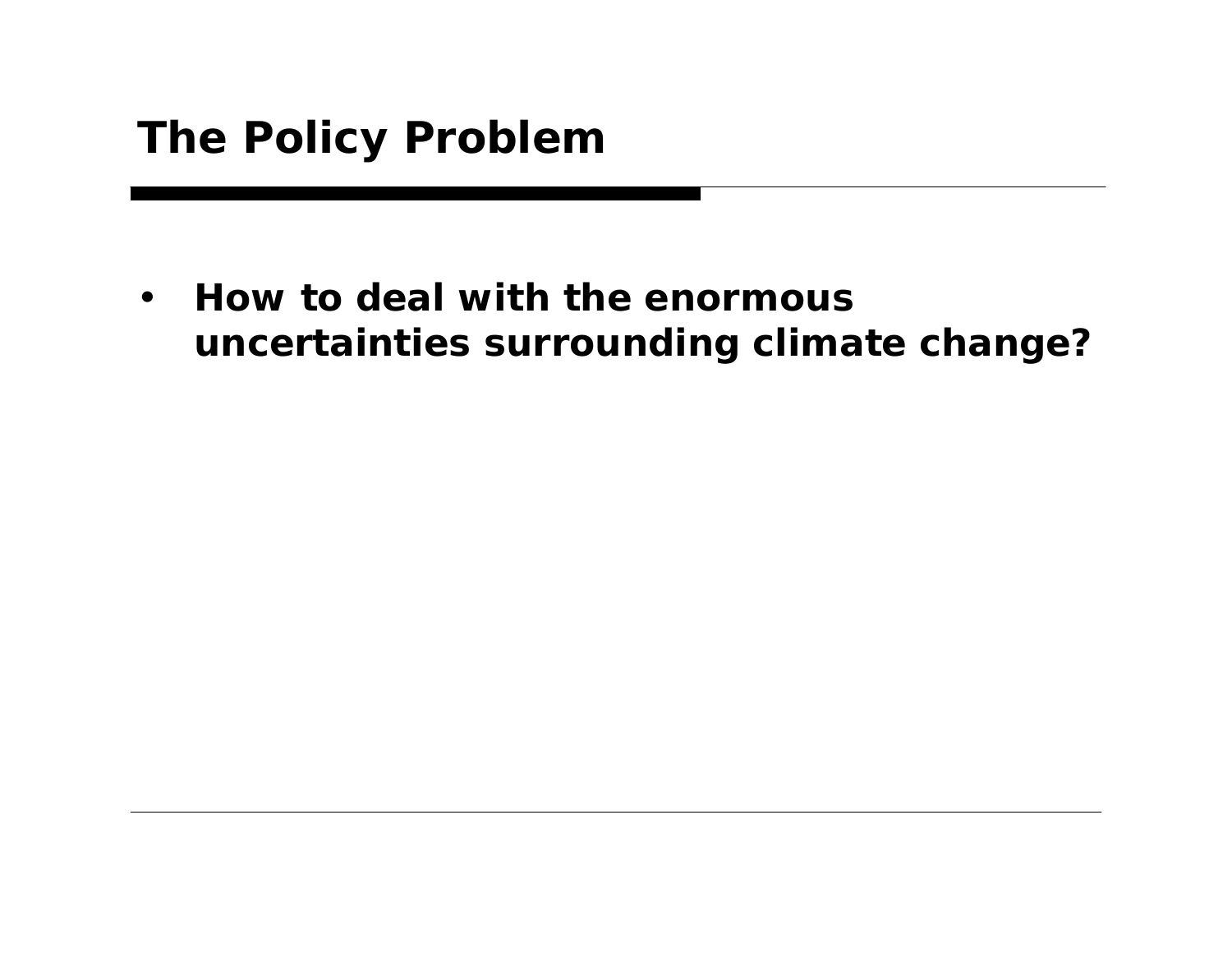## **Some key points**

- • **What matters for the climate is the concentration of greenhouse gases in the atmosphere from all countries and all sources**
- **Concentrations are the accumulation of annual greenhouse gas emissions**
- **Science does not tell us the exact emissions path that the world or Australia should follow.**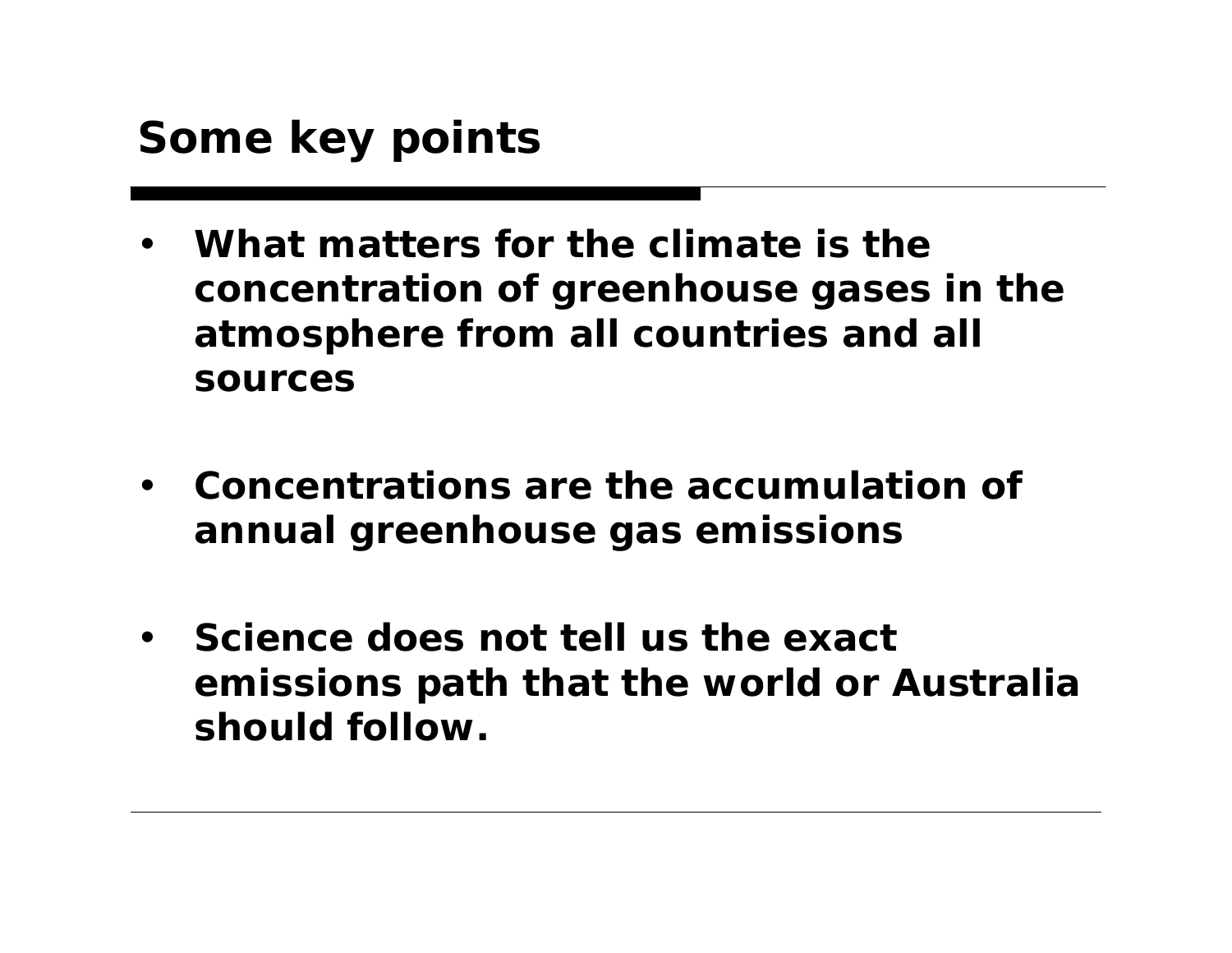## **What to do Given Uncertainty?**

- • **Create a policy framework and an institution that enables action over time but** 
	- $\Rightarrow$  Reduce emissions as quickly as possible trading off the speed of emissions reduction with minimizing the economic costs
	- $\Rightarrow$  Be flexible depending on what actions are taken internationally
	- $\Rightarrow$  Enables a quick response when new information emerges
- • **Create a way for individuals and corporations to manage climate risk**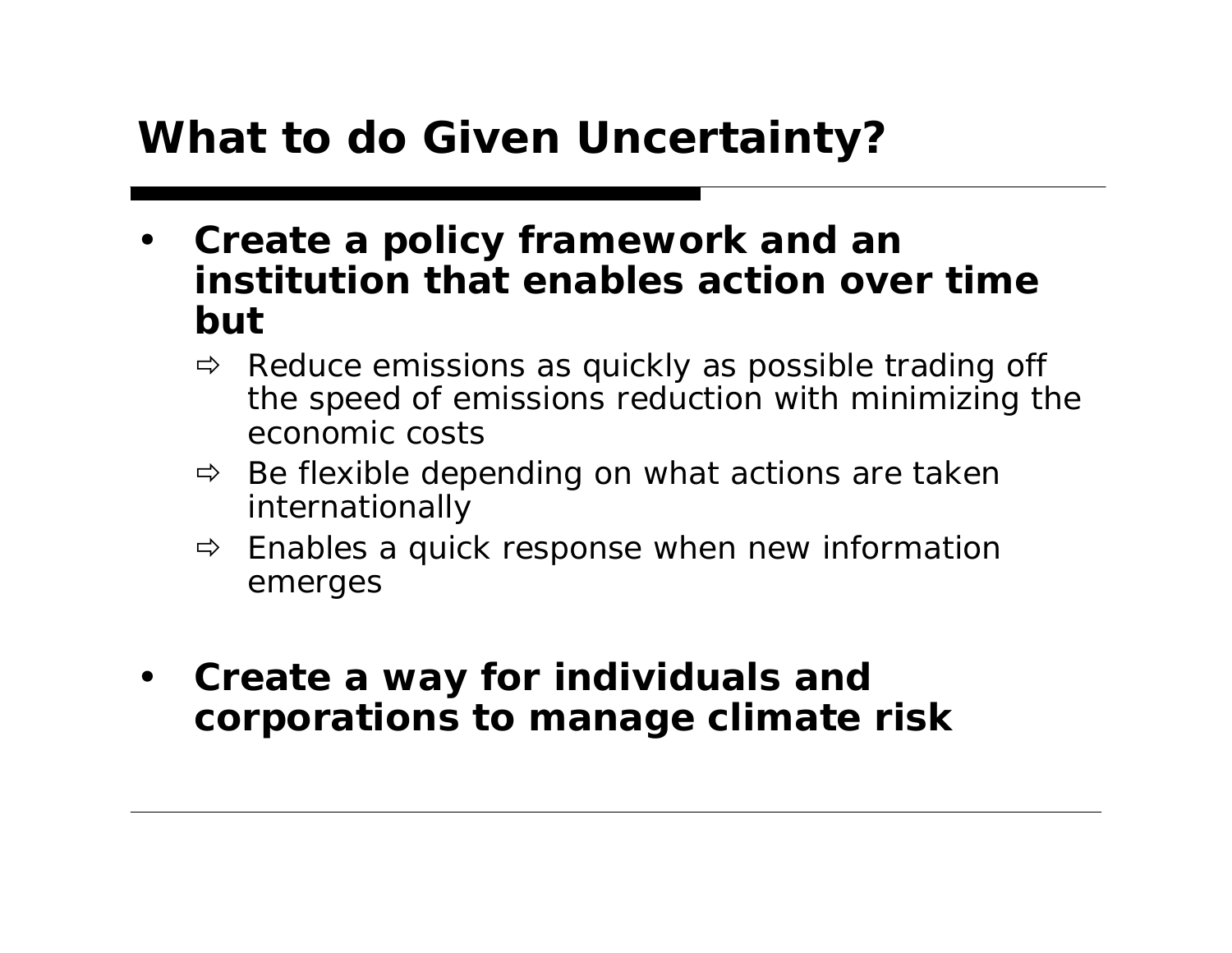- **Need all of the economy involved not just a particular sector**
- **Need to change the sources of demand and supply of greenhouse gas emissions**
- **Need to encourage the development, deployment and diffusion of low emitting technologies**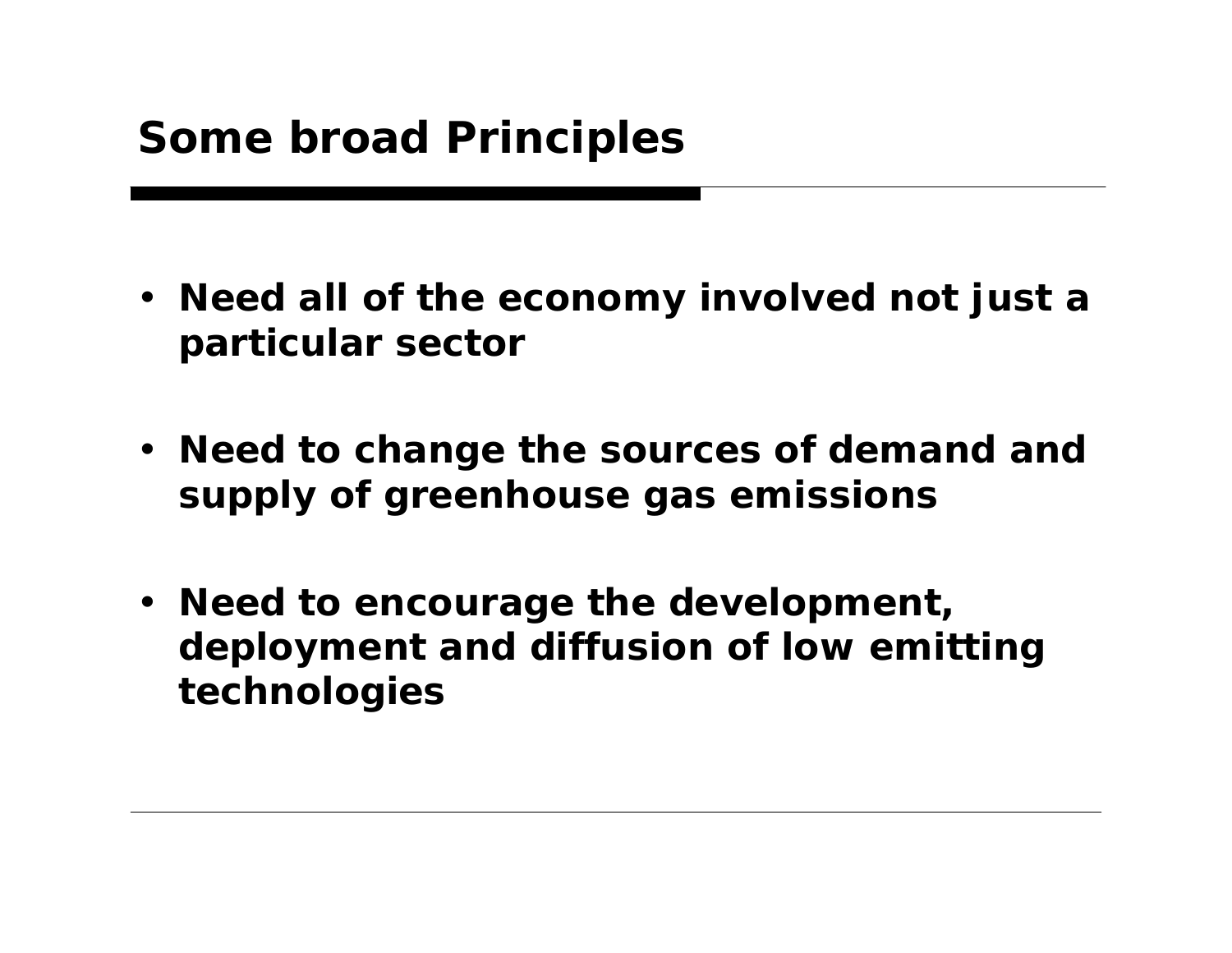## **Some broad Principles: Equity**

- **A climate policy will probably lead to winners and losers**
- **Need to deal with the distributional issues within countries and between countries and across time**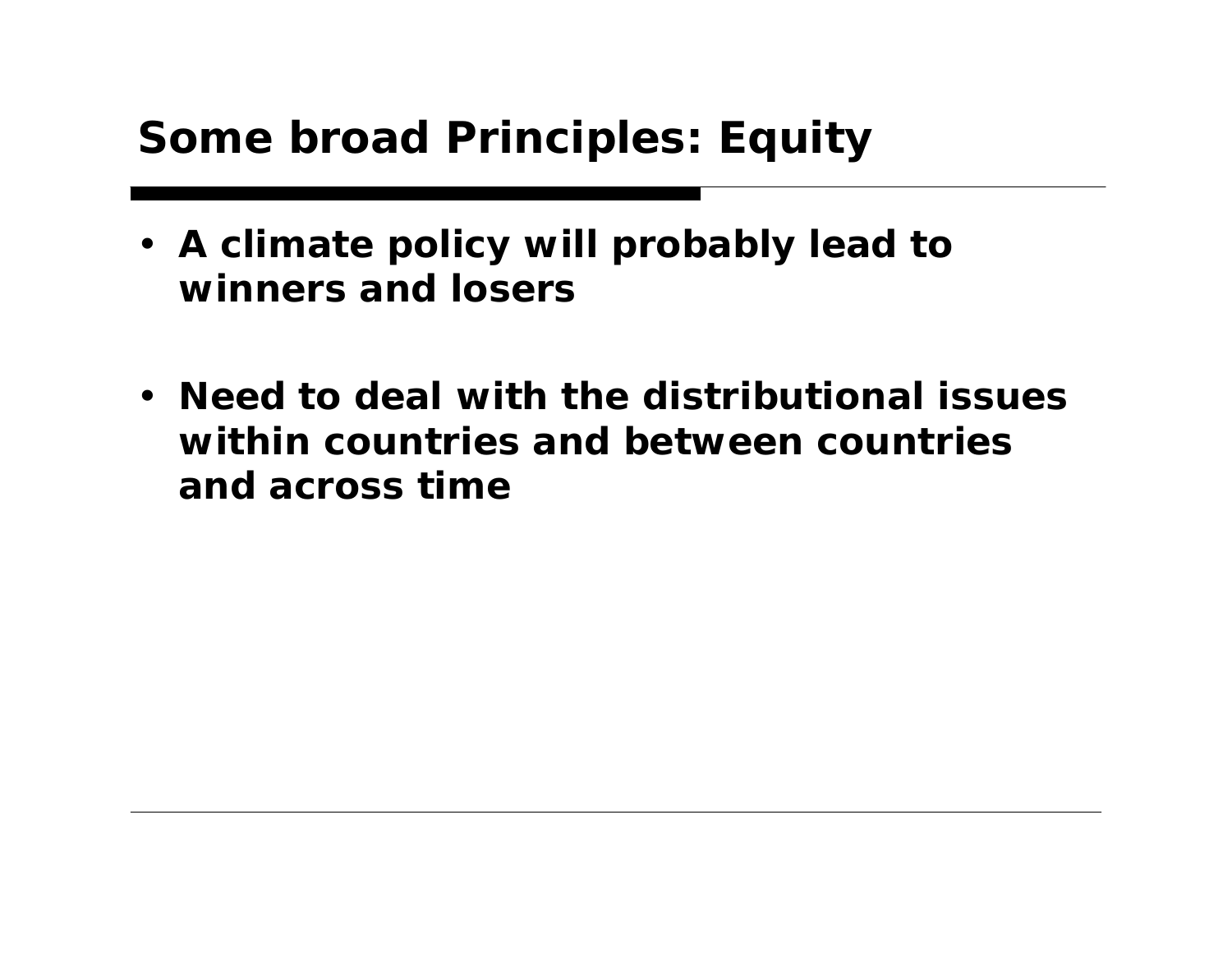## **Some broad Principles: Politics**

- **Need to build constituencies across society that support the policy in their own financial self interest**
	- $\Rightarrow$  Fossil fuel producers facing reduced demand for their products
	- $\Rightarrow$  Consumers facing higher energy prices
	- $\Rightarrow$  Future policymakers with an incentive to change the policy in favor of a narrow constituency
- **The framework needs to be credible and last a very long time**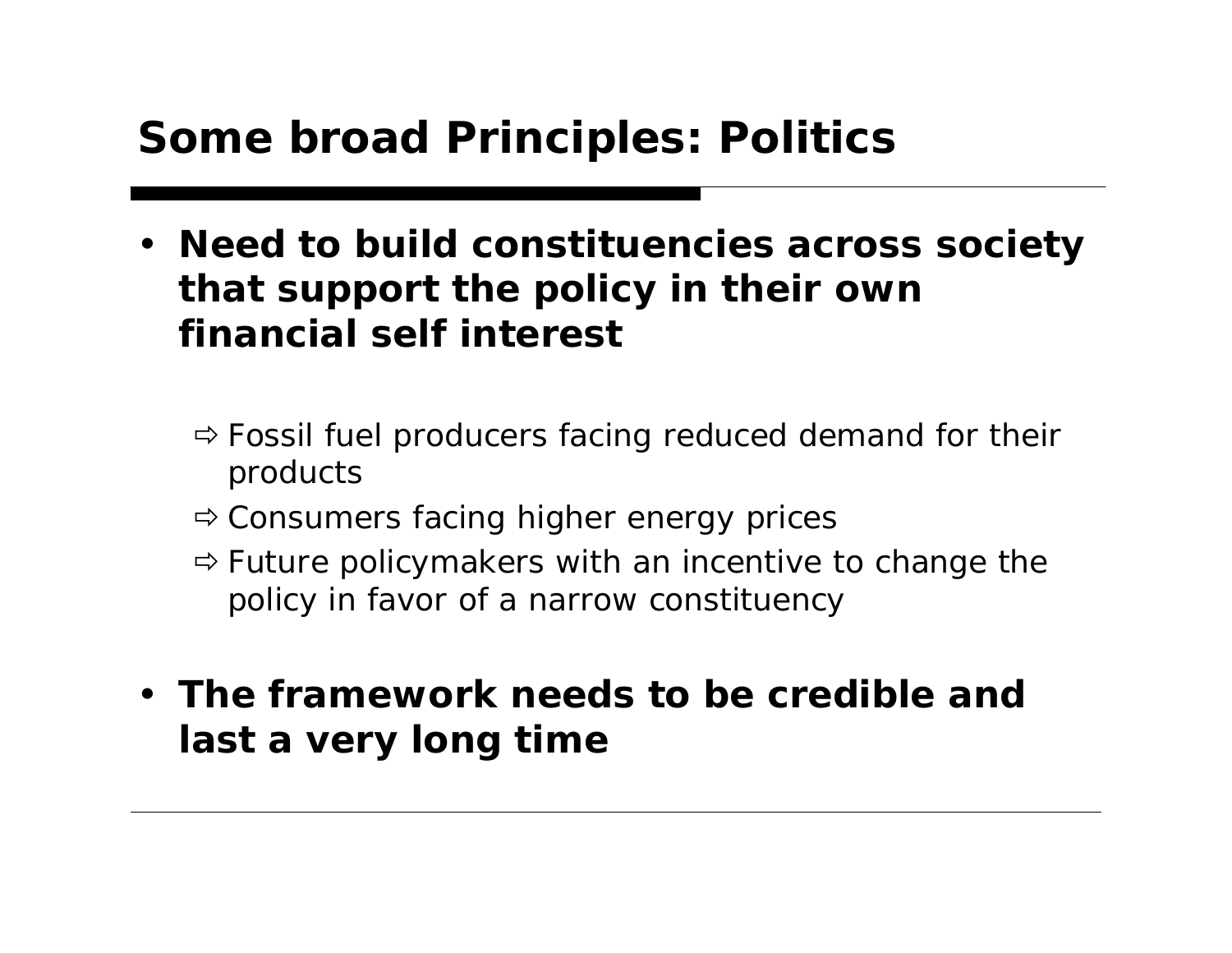## **Some broad Principles**

- • **Some people believe climate policy is like trade policy**
	- $\Rightarrow$  We know tariffs should fall and eventually the gains from trade for the majority will outweigh the losses of the narrow vested interests
	- $\Rightarrow$  Crush the vested interests and push through until the barriers are gone
- $\bullet$  **But climate policy is not about heading as quickly as possible to a certain outcome**
- **It is about dealing with enormous uncertainty – much like trying to hit an inflation target over time**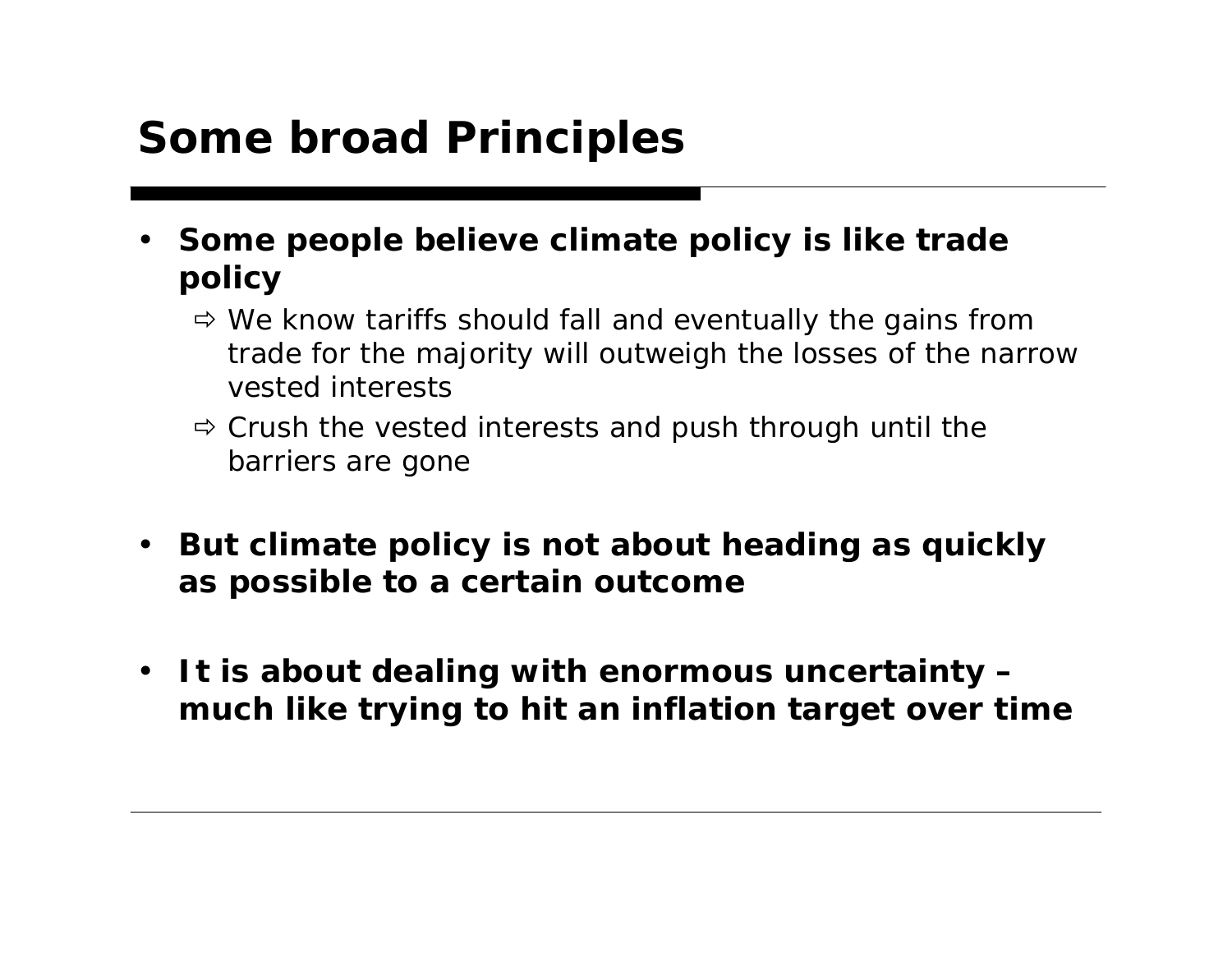#### **The Role of Prices**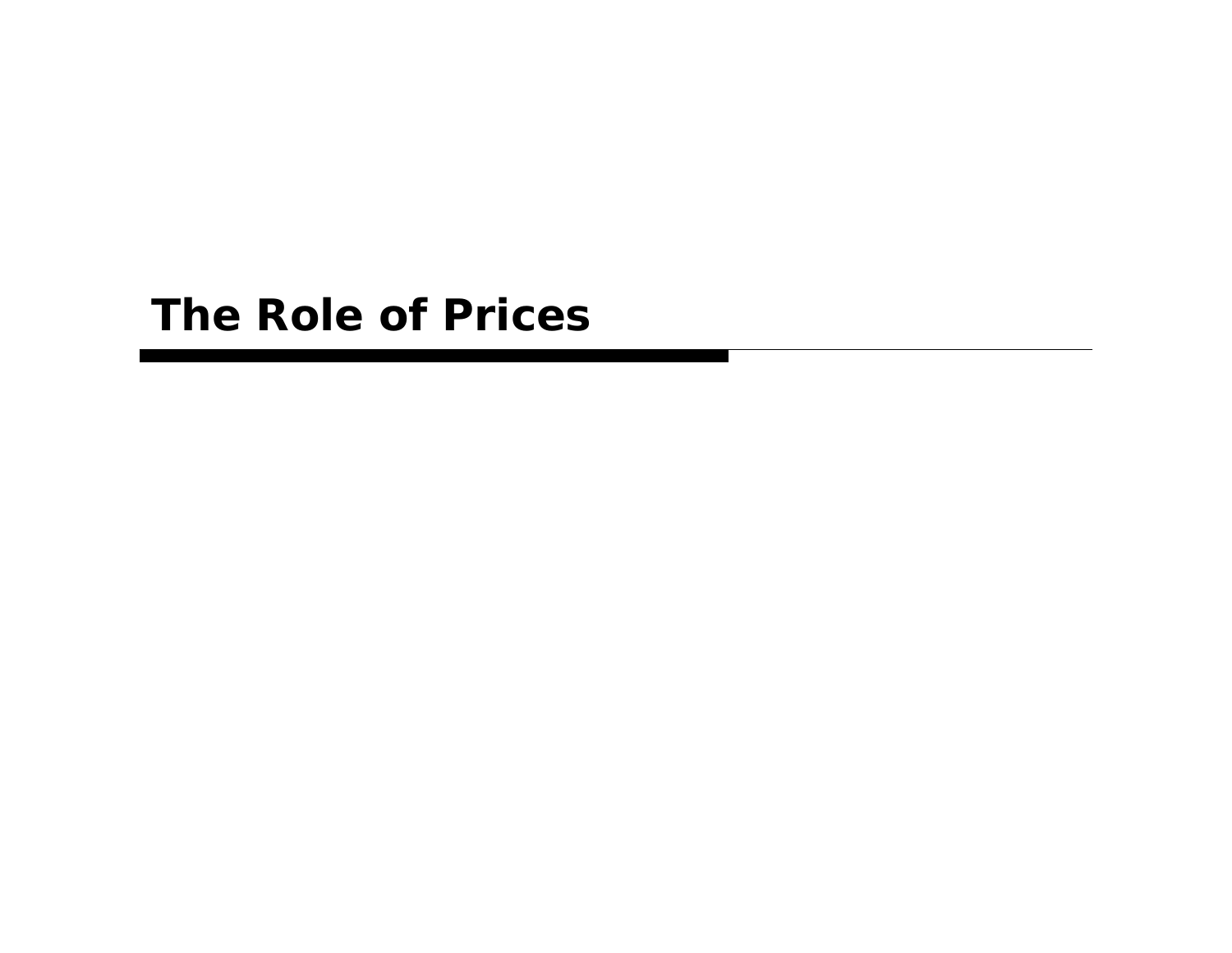#### **Figure 3: GDP, Energy Use, CO2 Emissions USA**

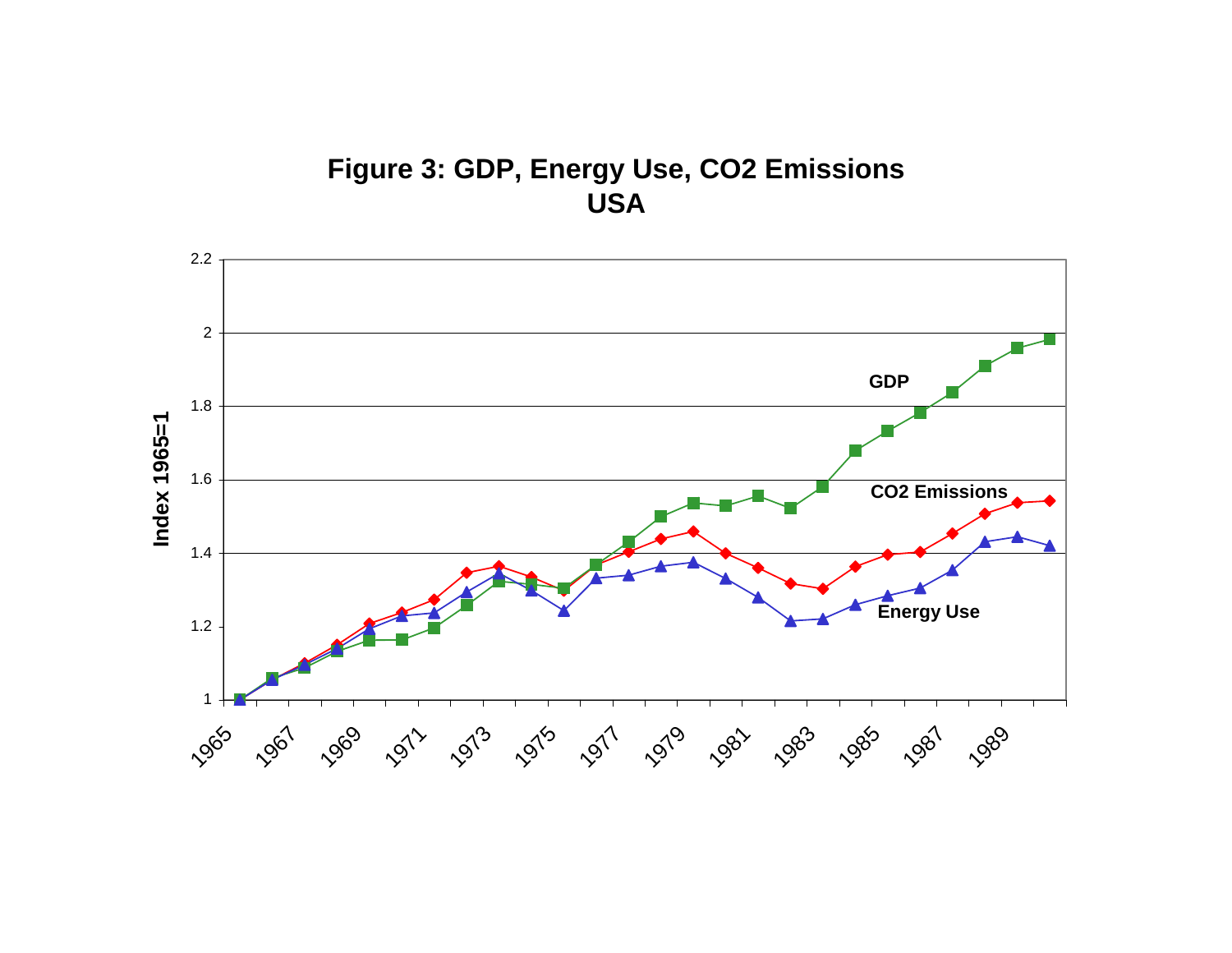#### **Figure 4: GDP, Energy Use, CO2 Emissions Japan**

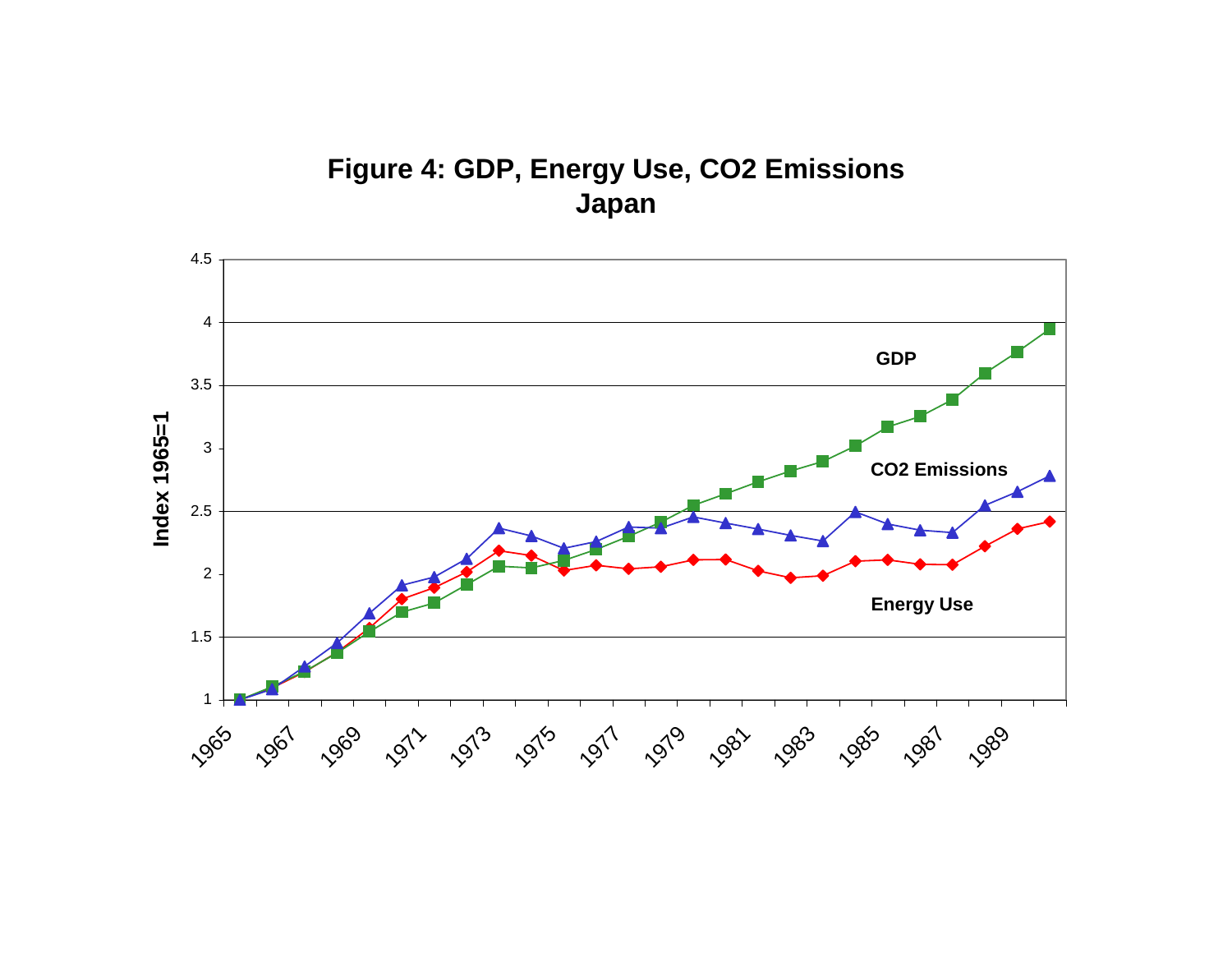#### **The Role of a Price on carbon**

- **Price signals should be both short term and long term**
- **Price signals should be credible**

 $\Rightarrow$  Otherwise investment will not be forthcoming

#### • **Price signals are crucial for encouraging**

 $\Rightarrow$  Demand side management

- $\Rightarrow$  The emergence of alternative technologies
- $\Rightarrow$  The adoption and diffusion of alternative technologies
- **Short run prices should line up costs with expected benefits while being tied down in the long run to a concentrations target**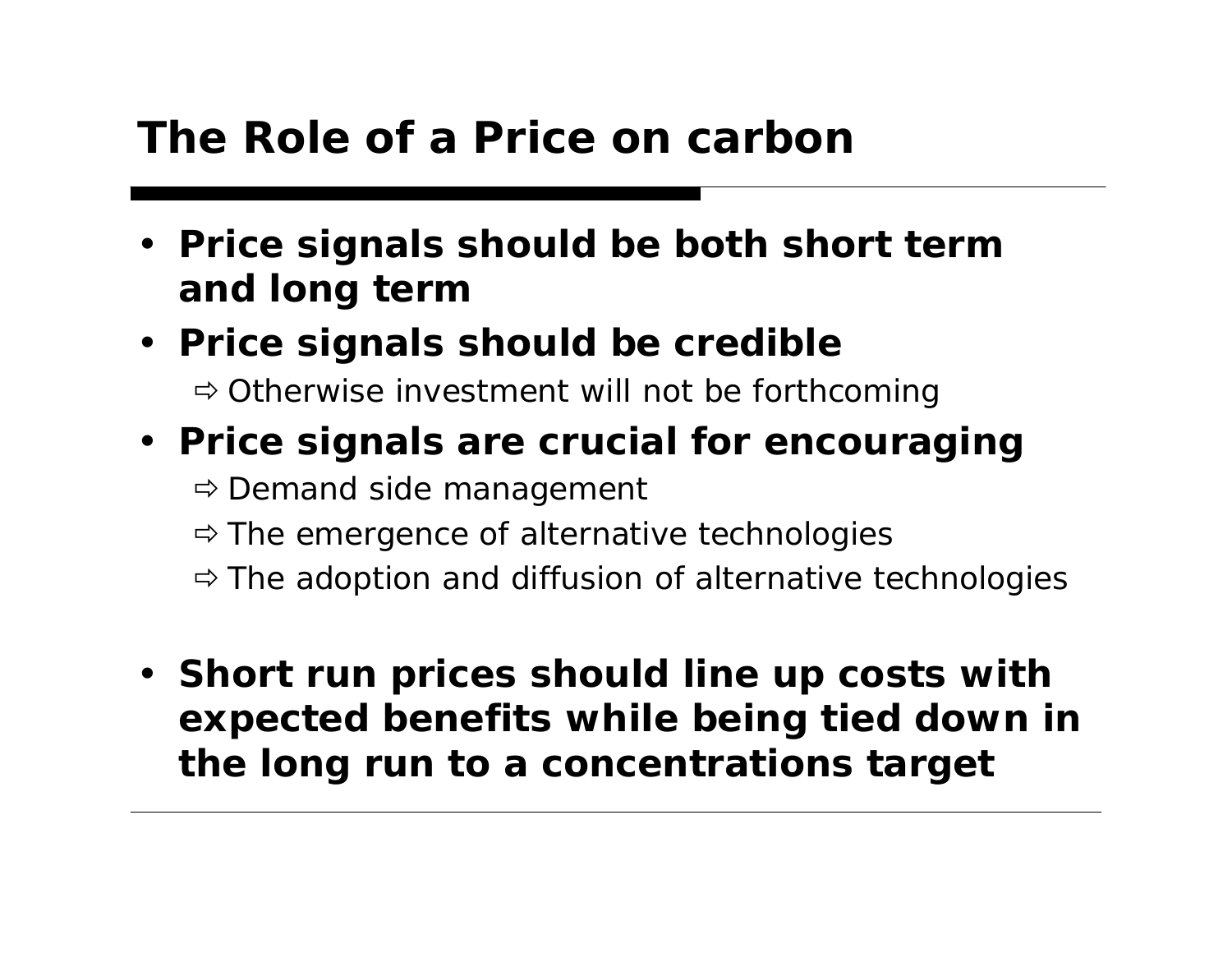### **Core of the policy debate**

- • **Can pick a target for emissions nationally or globally and generate an uncertain price (Quantity approach - Kyoto Approach)**
- $\bullet$  **Can pick a price for emissions (equal to expected benefits) and this will lead to an uncertaian reduction in emissions (Tax approach)**
- $\bullet$  **Can create a Hybrid System which combines long run targets without precise timetables and a safety valve through price caps over time (McKibbin Wilcoxen Blueprint, PM's Emissions Trading Task Group)**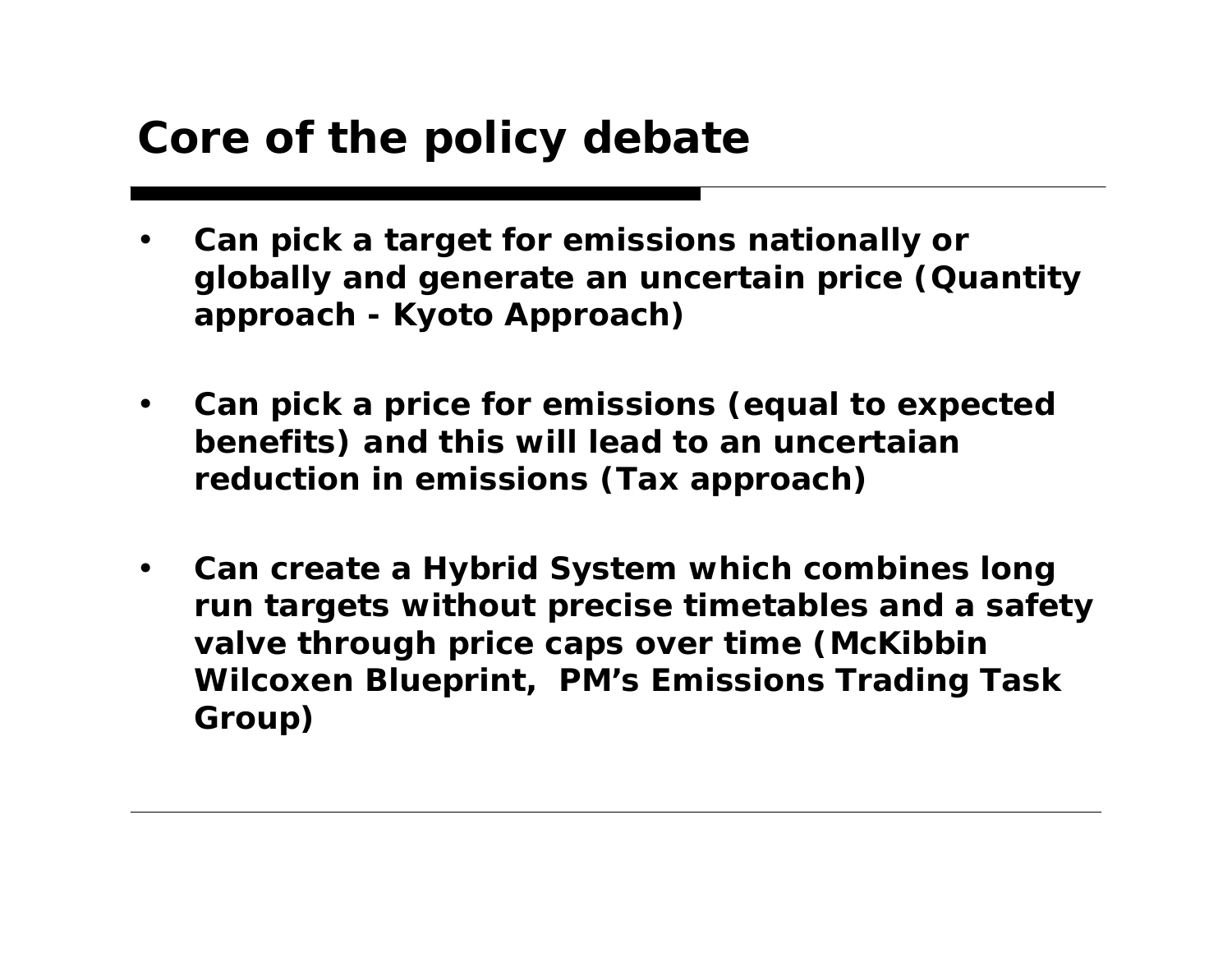#### **The Global framework is important**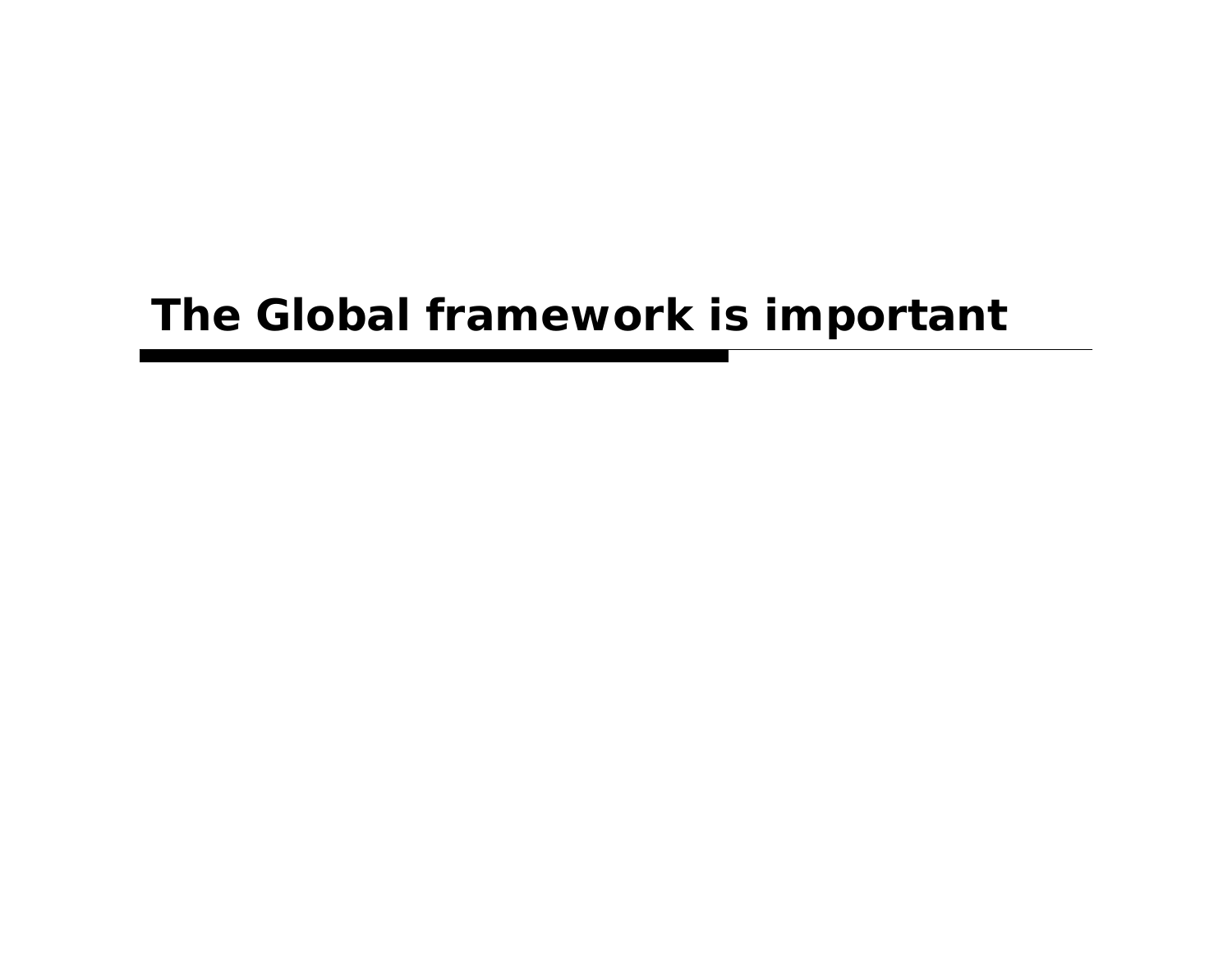#### **An International Regime needs to be Flexible**

- • **Need to be able to start in individual countries with known costs**
- $\bullet$ **Need to be able to add countries over time**
- $\bullet$  **Need to be able to adjust the system as information is revealed**
- $\bullet$  **Need to allow for particular national circumstances (forestry, black carbon etc)**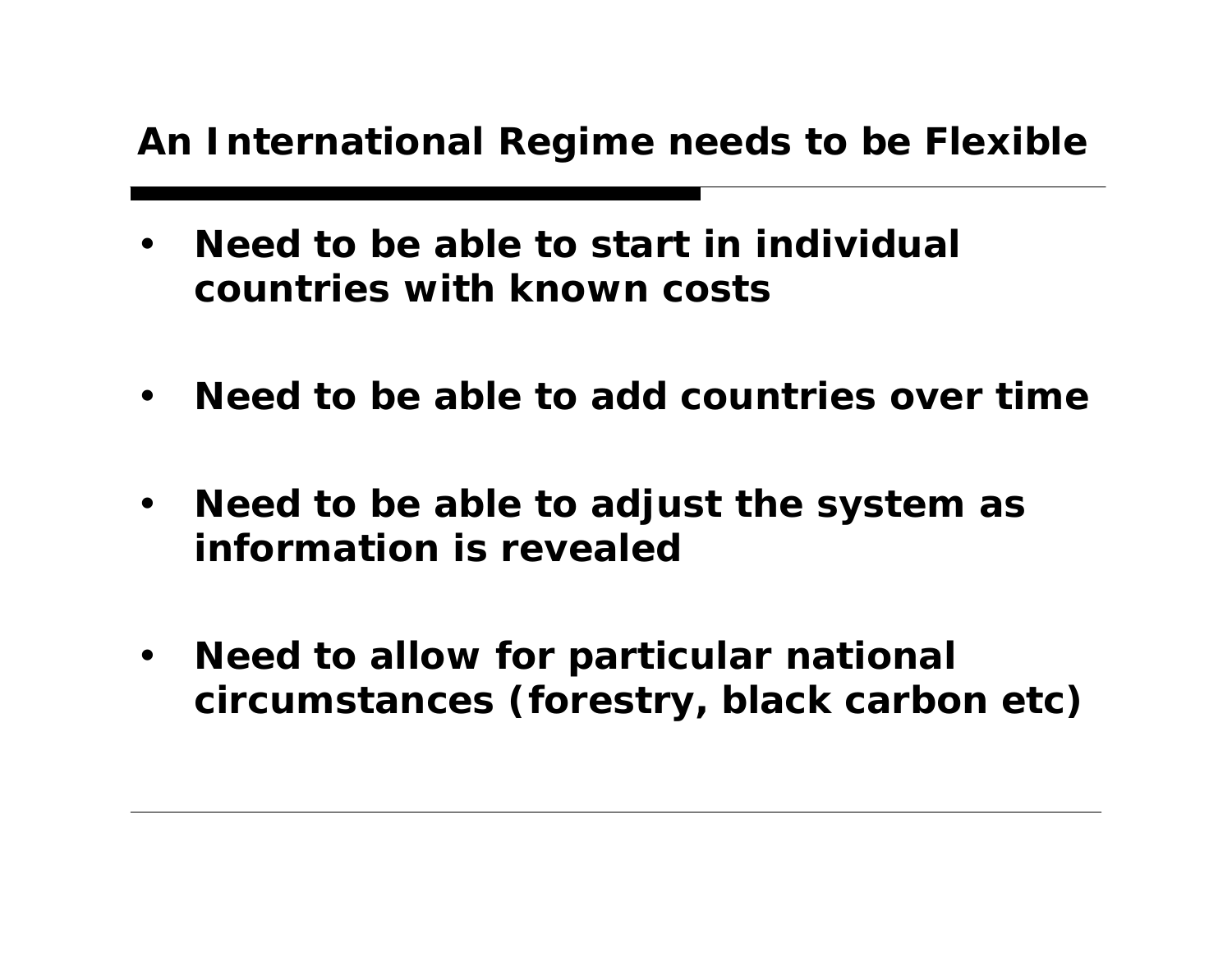#### **We have learnt a lot from the Evolution of the global Monetary System**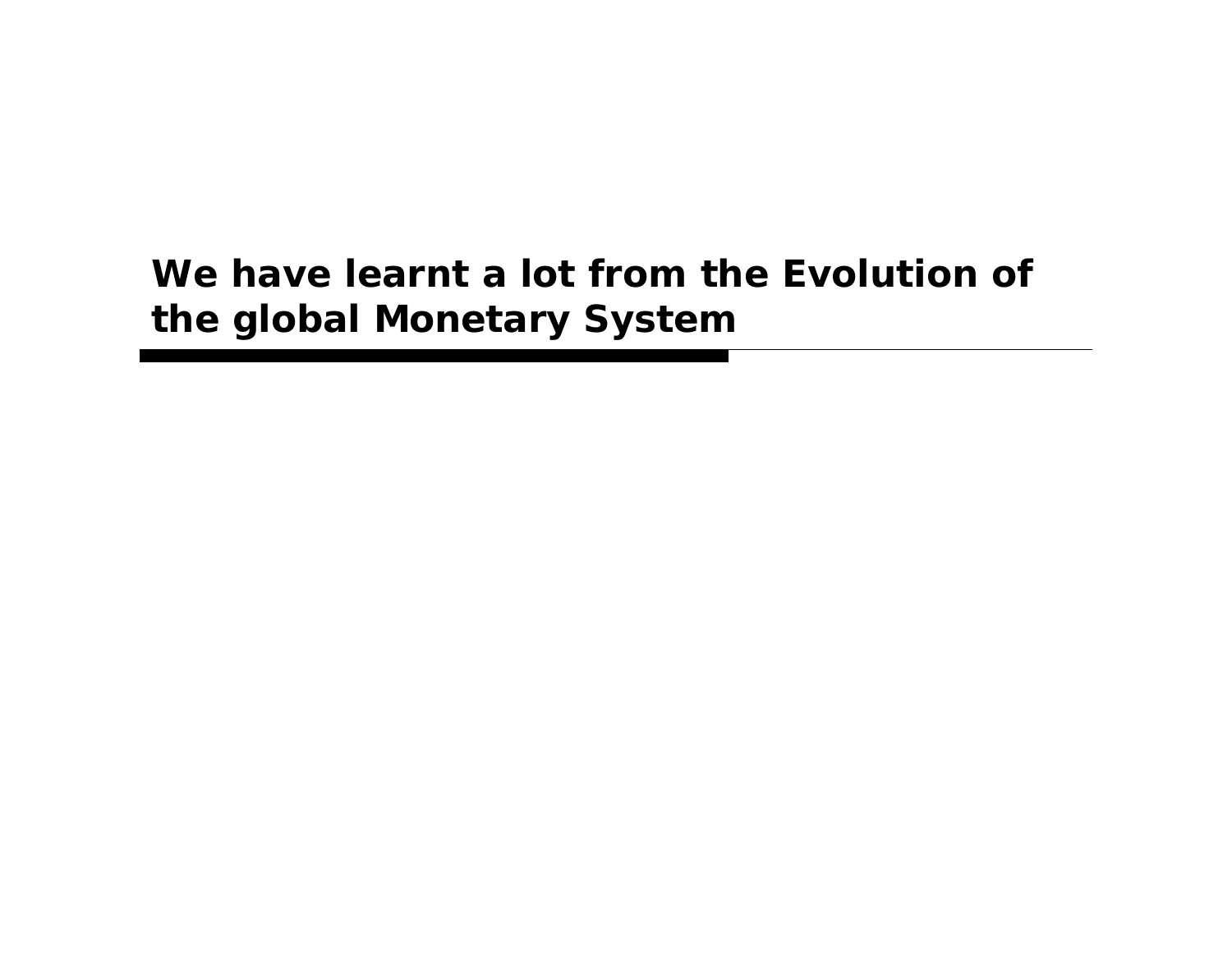**Lesson 1: There is not a Single World Currency – there will not be a global emission permit**

- $\bullet$  **Money like emission permits are promises of governments**
- **Governments have different degrees of credibility and different incentives**
- **Attempts to create a global permit market will probably end in the same way the Bretton Woods monetary system in 1971 with severe disruption**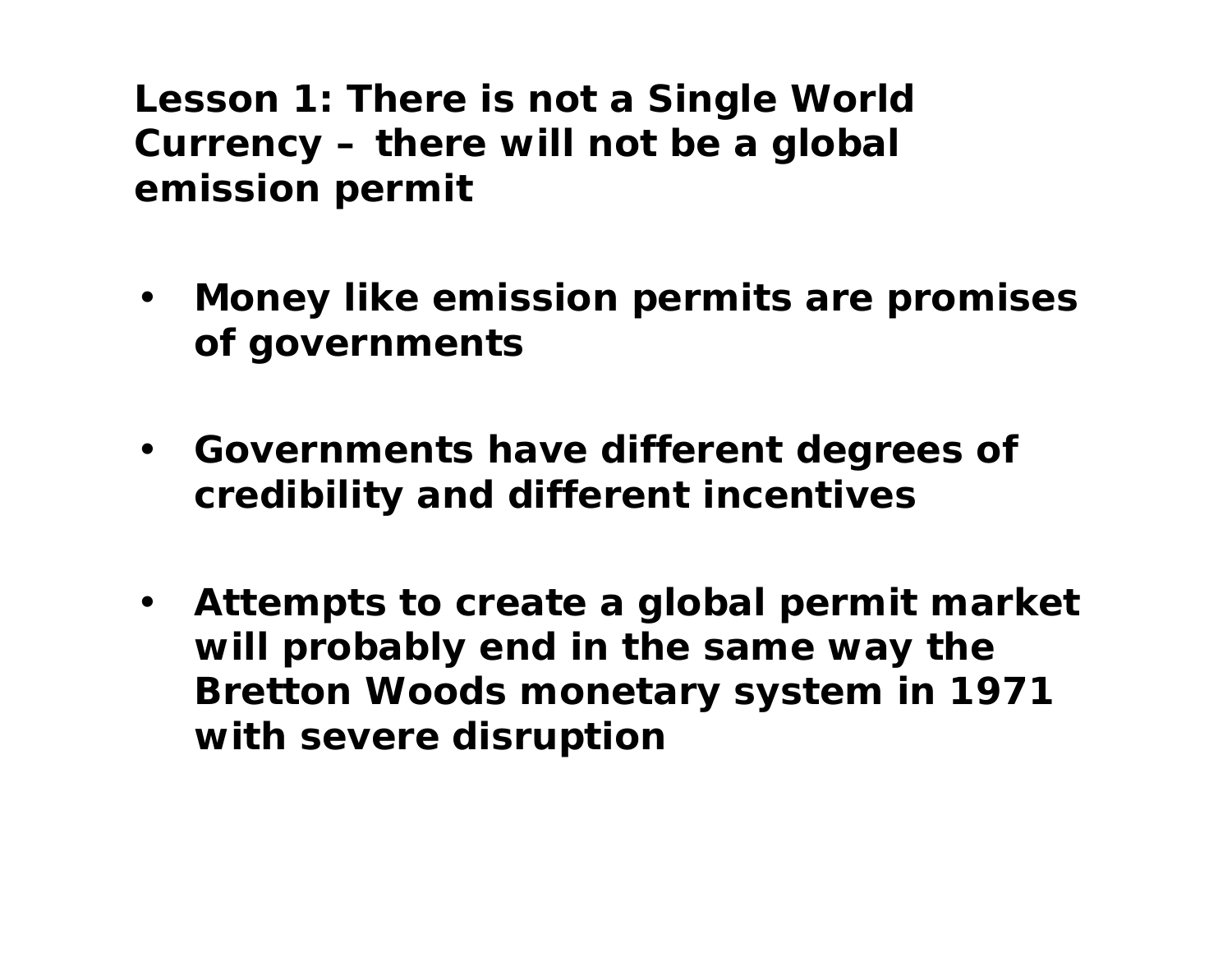- **For many years central banks targeted the stock of money and let short term interest rates fluctuate**
- **Tying down expectations of the goal of policy and implementing policy through the interest rate works very effectively**
- **The same idea can be applied to climate policy – a short run price goal and a long run quantity goal**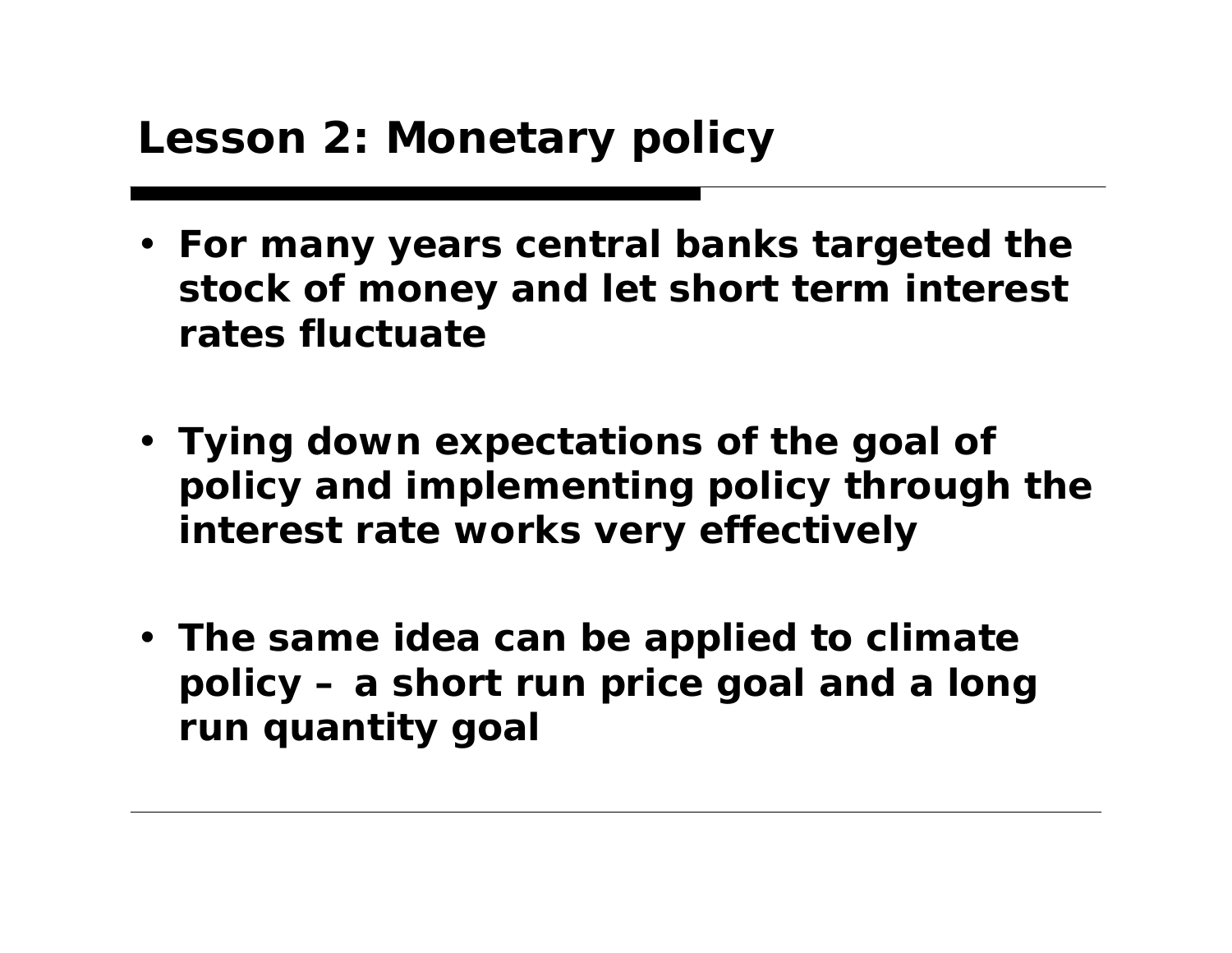## **Climate Policy is like monetary policy**

- • **Need clear long term targets (not necessarily timetables) with an independent agency charged with reaching those targets at lowest cost to the economy**
- $\bullet$  **Need clear long term prices to drive investment**
- $\bullet$  **Need fixed short term prices to minimize costs** 
	- $\Rightarrow$  There is no gain to society from short term permit price volatility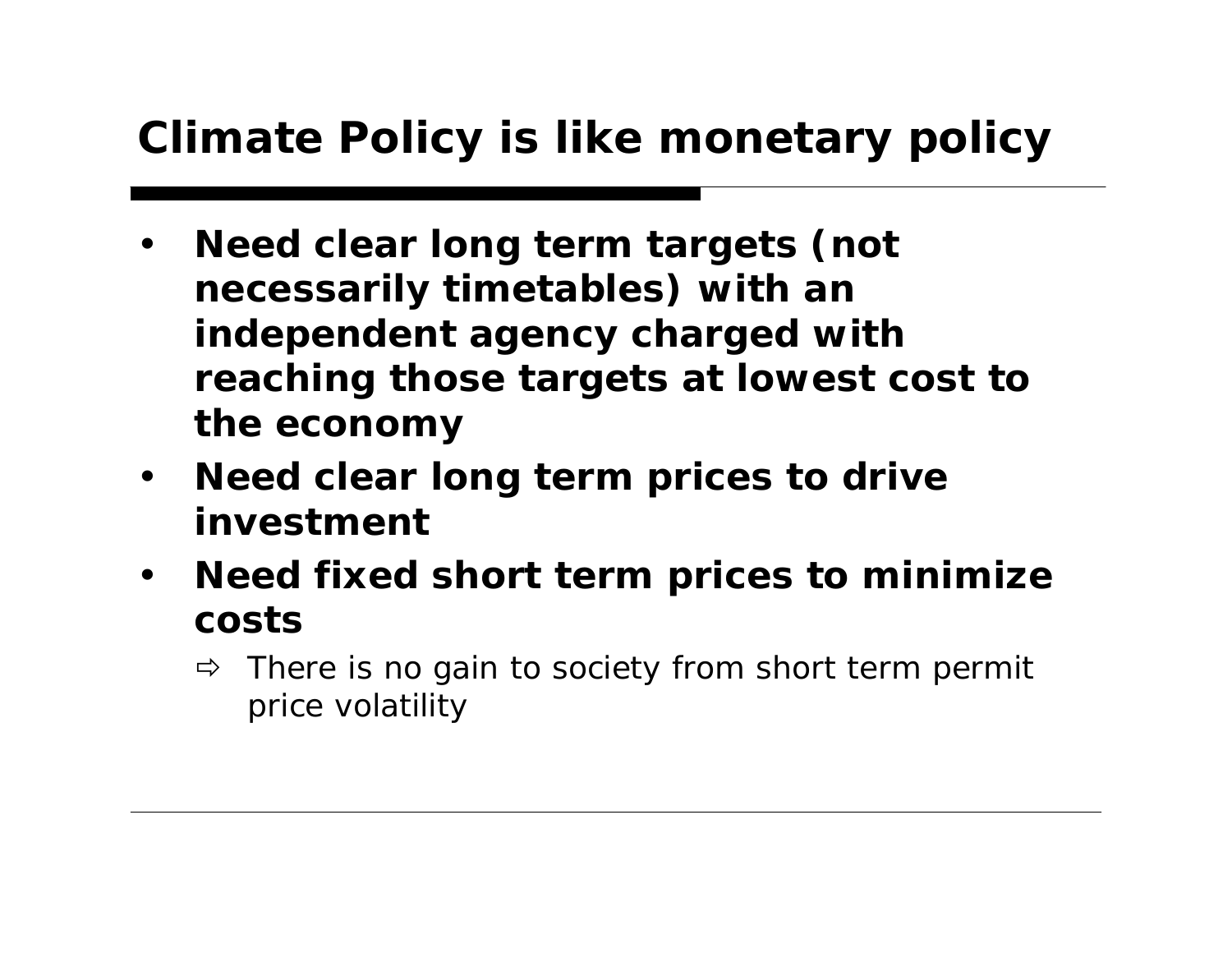## **Climate policy versus monetary policy**

- • **Monetary Policy**
	- $\Rightarrow$  Target is inflation over the cycle
	- $\Rightarrow$  Short term target is the cash rate
	- $\Rightarrow$  Key driver of economic activity is expected future interest rates (long term bond rates)
	- $\Rightarrow$  Cooperate with other countries through international institutions such as BIS/IMF

•**Climate Policy**

- $\Rightarrow$  Target is concentrations of greenhouse gases
- $\Rightarrow$  Short term target is the carbon price
- $\Rightarrow$  Key driver of emissions is expected future carbon prices (price of long term carbon asset)
- $\Rightarrow$  Cooperate with other countries through the UNFCCC processes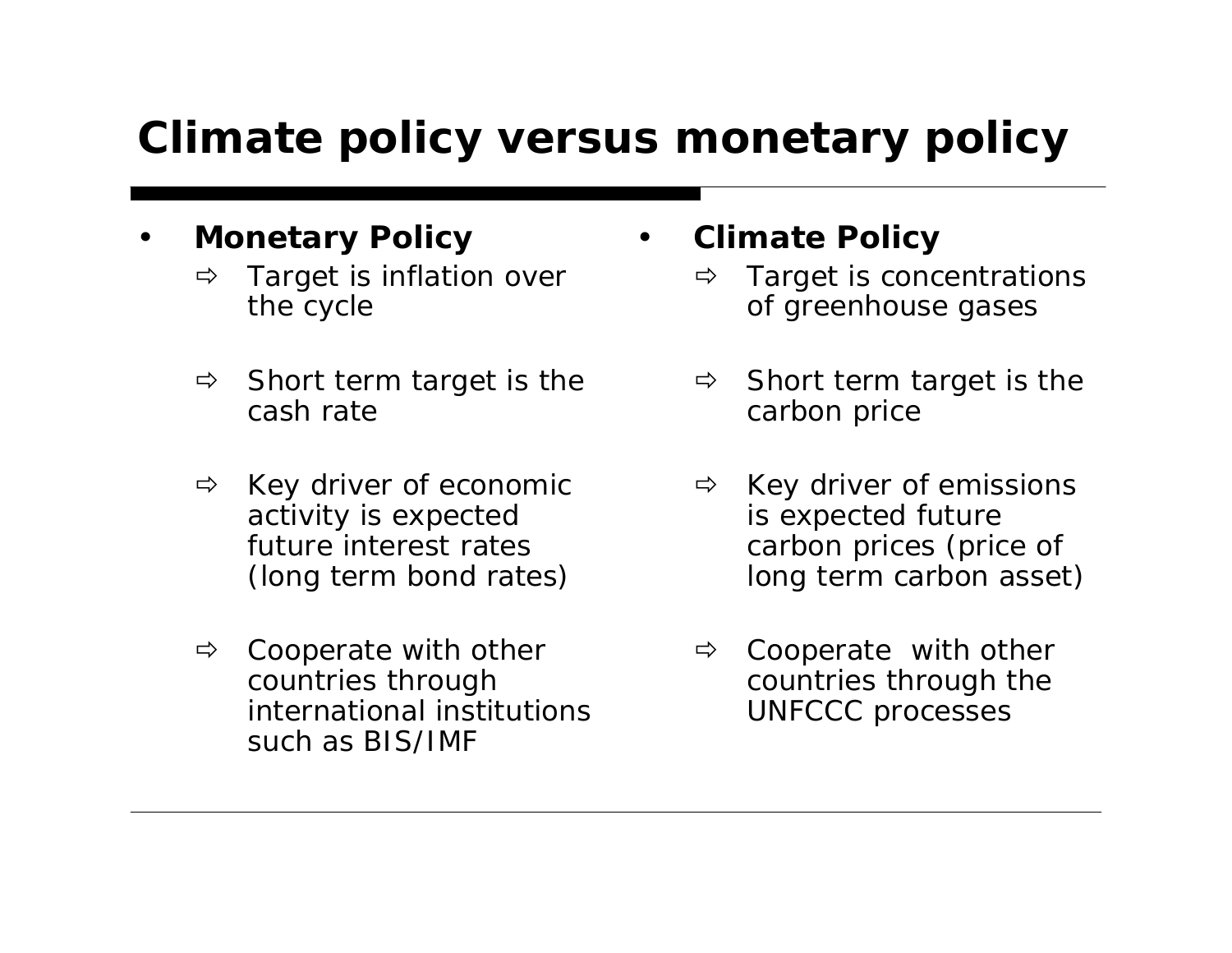## **McKibbin Wilcoxen Blueprint**

- • **A hybrid of emissions trading and carbon taxes**
- **A way to implement climate policy as monetary policy**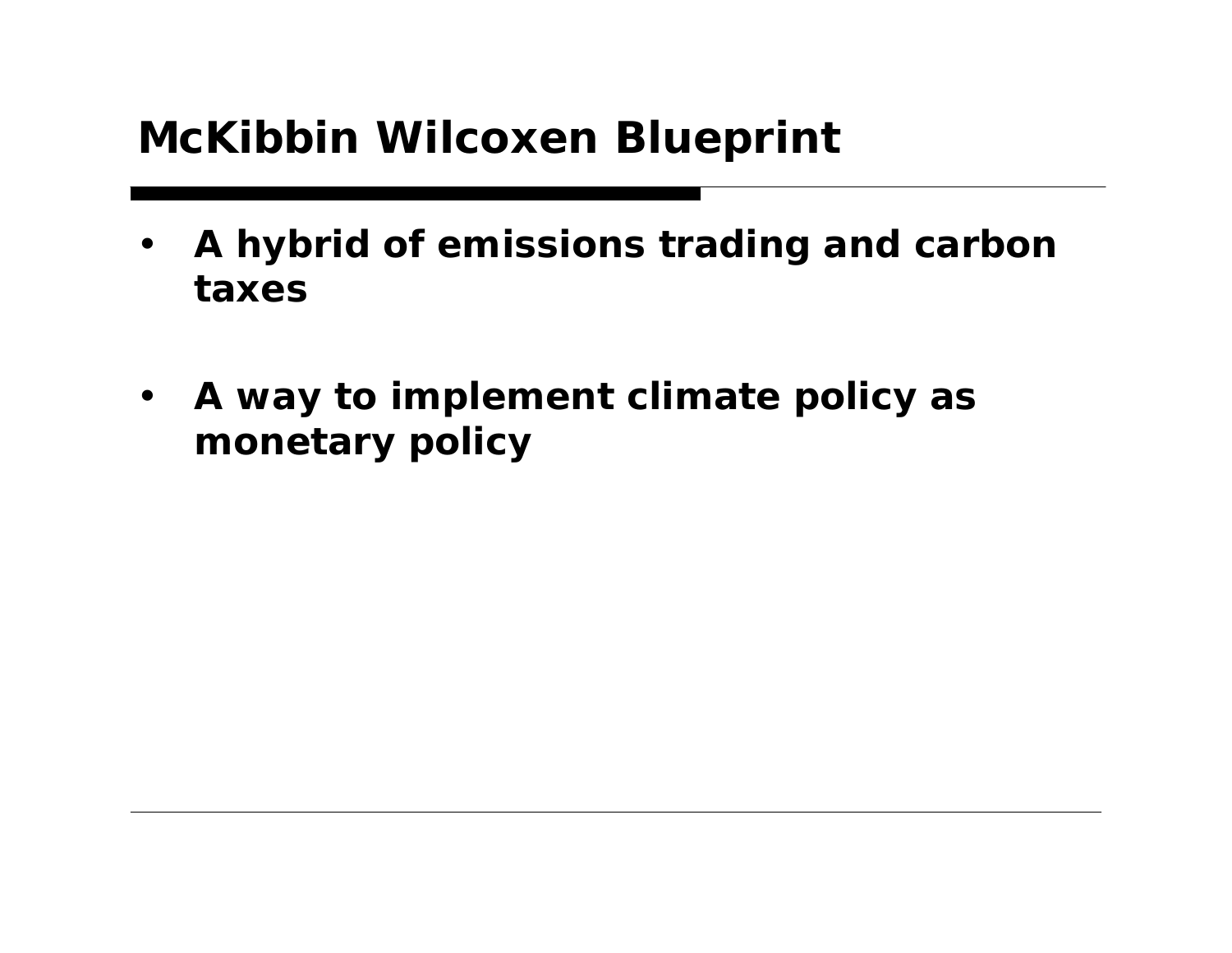## **The McKibbin Wilcoxen Blueprint**

- **Impose a long term carbon goal for economies**
- **Use a market to generate a long term price for carbon to guide energy related investment decisions**
- **Line up short term economic costs with expected environmental benefits with market intervention**
- **These new markets also provide a way for corporation and households to manage climate risk**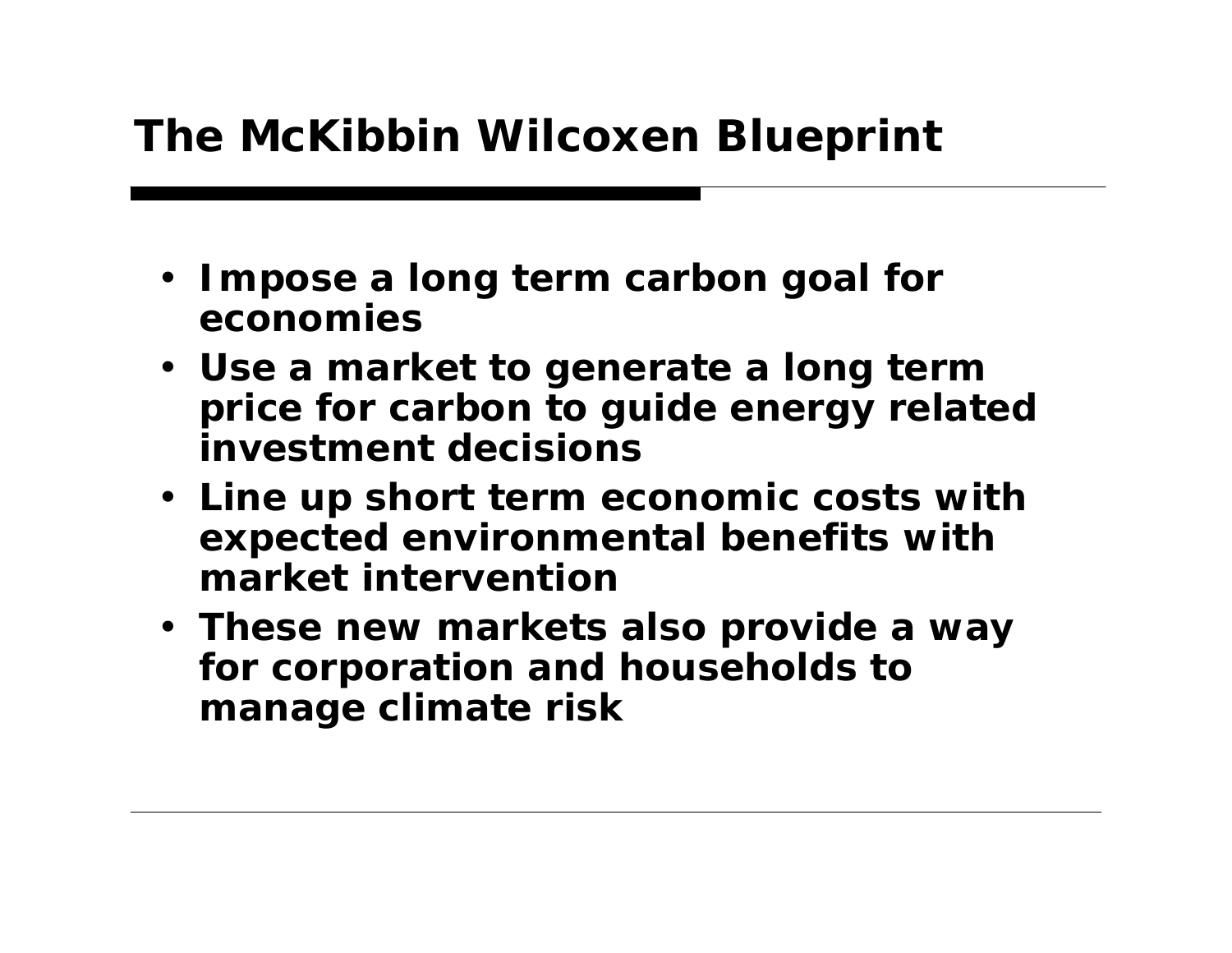## **Components of the Policy**

#### $\bullet$ **National permits**

- $\Rightarrow$ A company needs a year dated permit to emit carbon
- $\Rightarrow$ Good only in country of issue

#### •**Long-term permits**

- $\Rightarrow$  A bundle of declining annual permits with date stamps
- $\Rightarrow$  Only issued once to reflect the desired target for emissions over time
- $\Rightarrow$  Traded in a market with a flexible price

#### $\bullet$ **Annual permits**

- $\Rightarrow$ Allow 1 ton of emissions in **year of issue**
- Ö Elastic supply from national government
- $\Rightarrow$  Price fixed for five years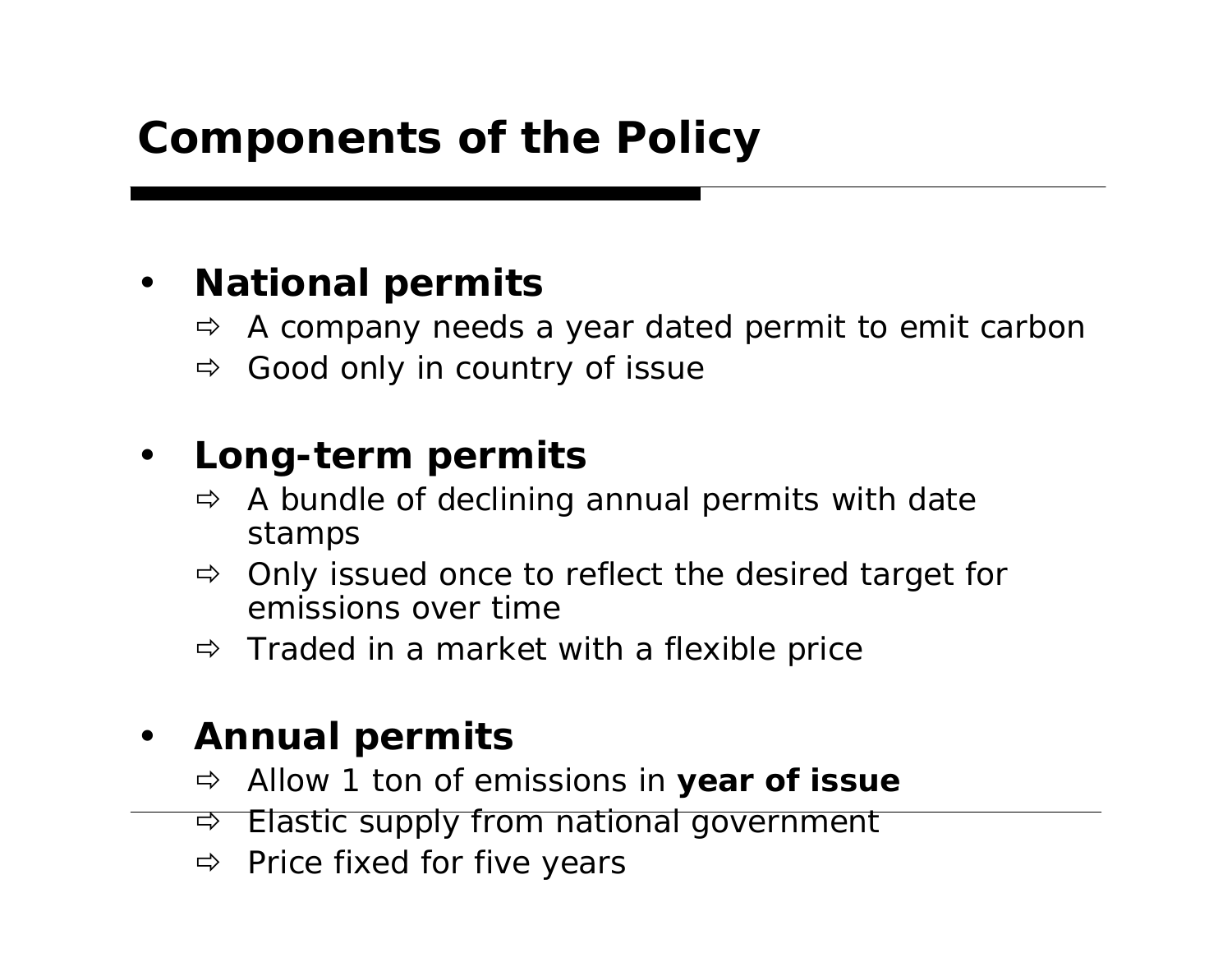#### 10 year permit

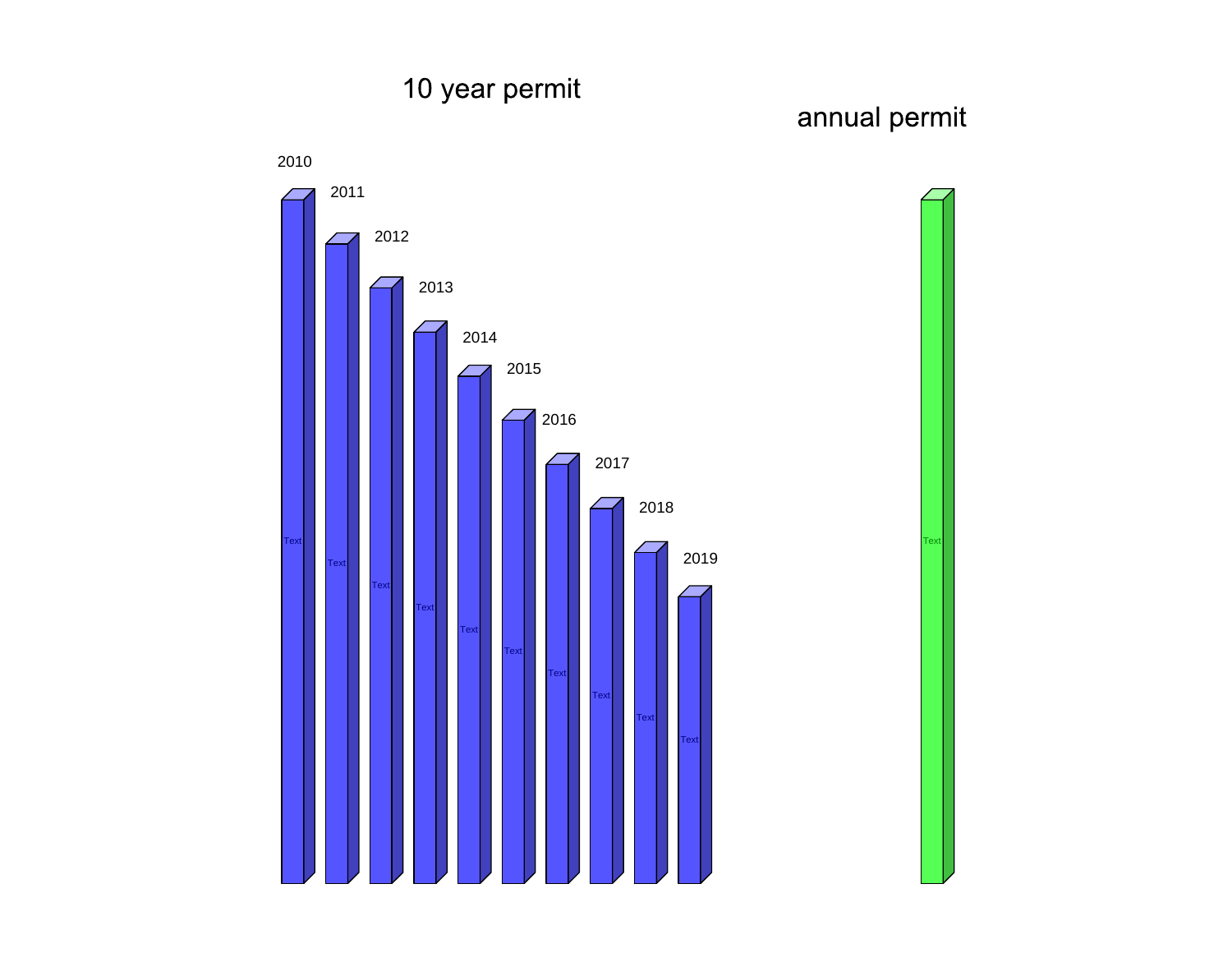#### **Allocation**

- • **Those who need permits are not necessarily the same as those who own the permits**
- $\bullet$  **Allocate all long term permits freely to fossil fuel intensive industry and households**
- $\bullet$  **Additional annual permits are sold at a fixed price**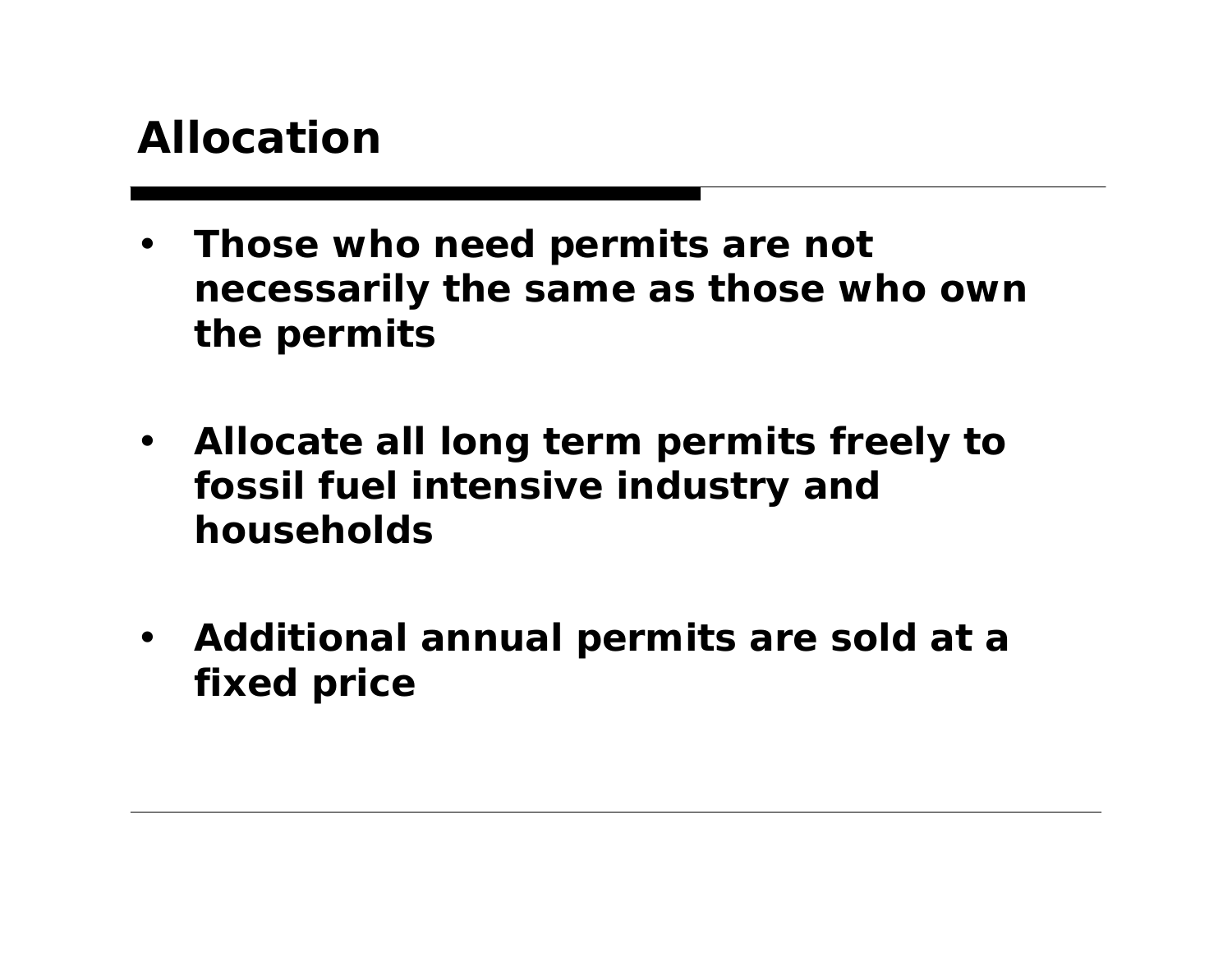### **Overall**

#### •**Creates incentives for investment**

 $\Rightarrow$ Raises the price of emissions into the future

#### •**Incentives are credible**

- $\Rightarrow$ Built-in constituency of long term permit holders
- $\Rightarrow$ Robust to accessions and withdrawals internationally
- $\Rightarrow$ Operates within existing institutions
- • **Provides a foundation on which to build**
	- $\Rightarrow$ Completely consistent with technology policies
	- $\Rightarrow$ Provides incentives for adoption and diffusion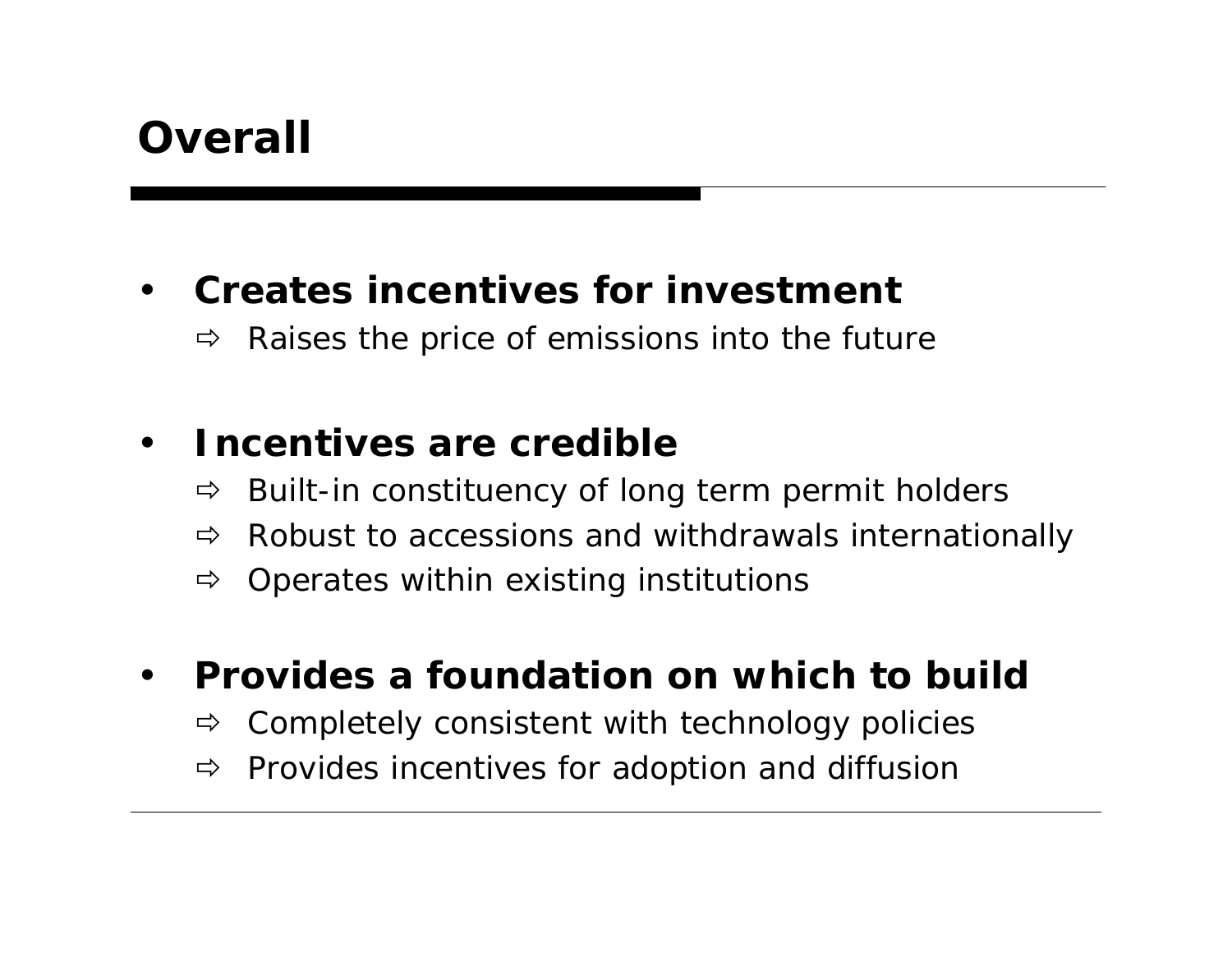- $\Rightarrow$  The long term permits are the medium term goals for emissions without a timetable of when they are reached
- $\Rightarrow$  The short term permits are the economic costs to the economy
- $\Rightarrow$  Move through a low cost path from the short run to the longer run in decadal steps with profit incentives to reduce emissions wherever cost effective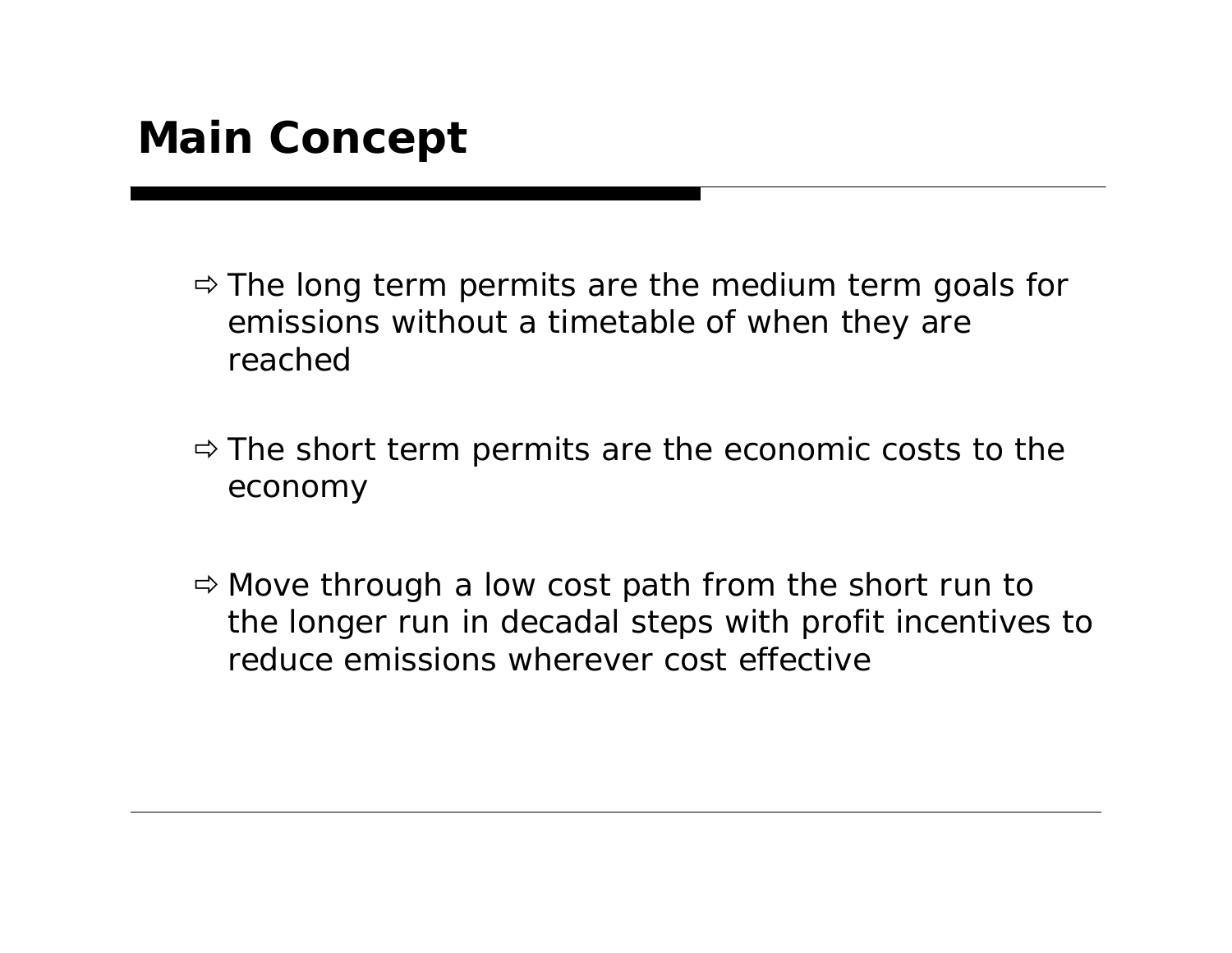### **What about competitiveness?**

- • **The cost of carbon is not the largest cost even in aluminium production – the cost of capital is more important**
- $\bullet$  **Under the Blueprint, the cost of carbon that affects direct competitiveness is controlled by the government and is kept low until other countries impose carbon prices in which case the competitiveness issue disappears over time**
- $\bullet$  **The increased ability to manage asset risk will be more positive for a company's balance sheet than the negative effect of a slightly higher short term carbon price**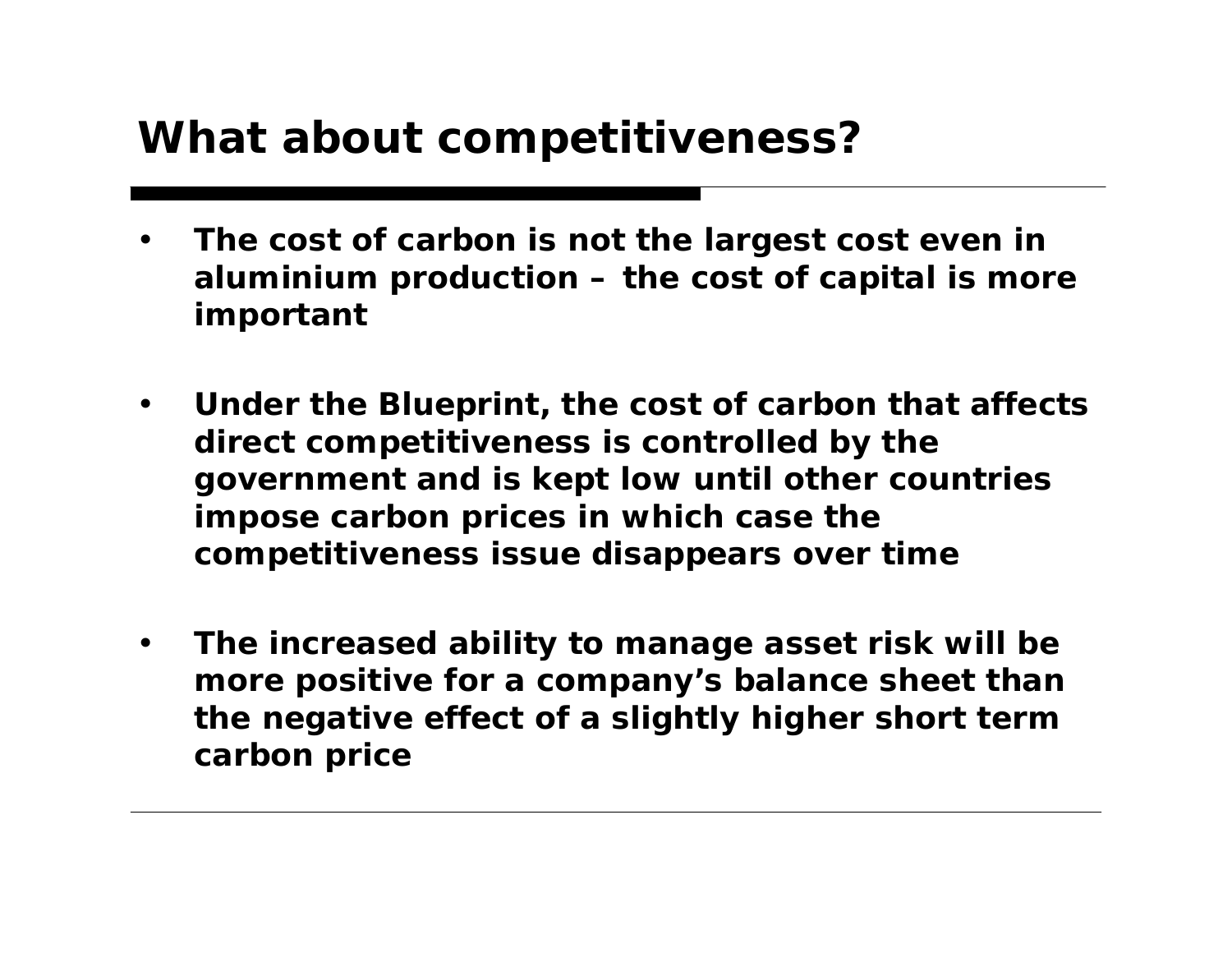### **What about carbon leakage?**

- • **Why would a fossil fuel intensive industry move away from an economy in which the risk to their capital is hedged, into an economy with greater political risk and no carbon policy when you know that over the next decade or so carbon policy will be inevitable.**
- **A small rise in the carbon price can be more than offset by the gains of risk reduction on protecting capital**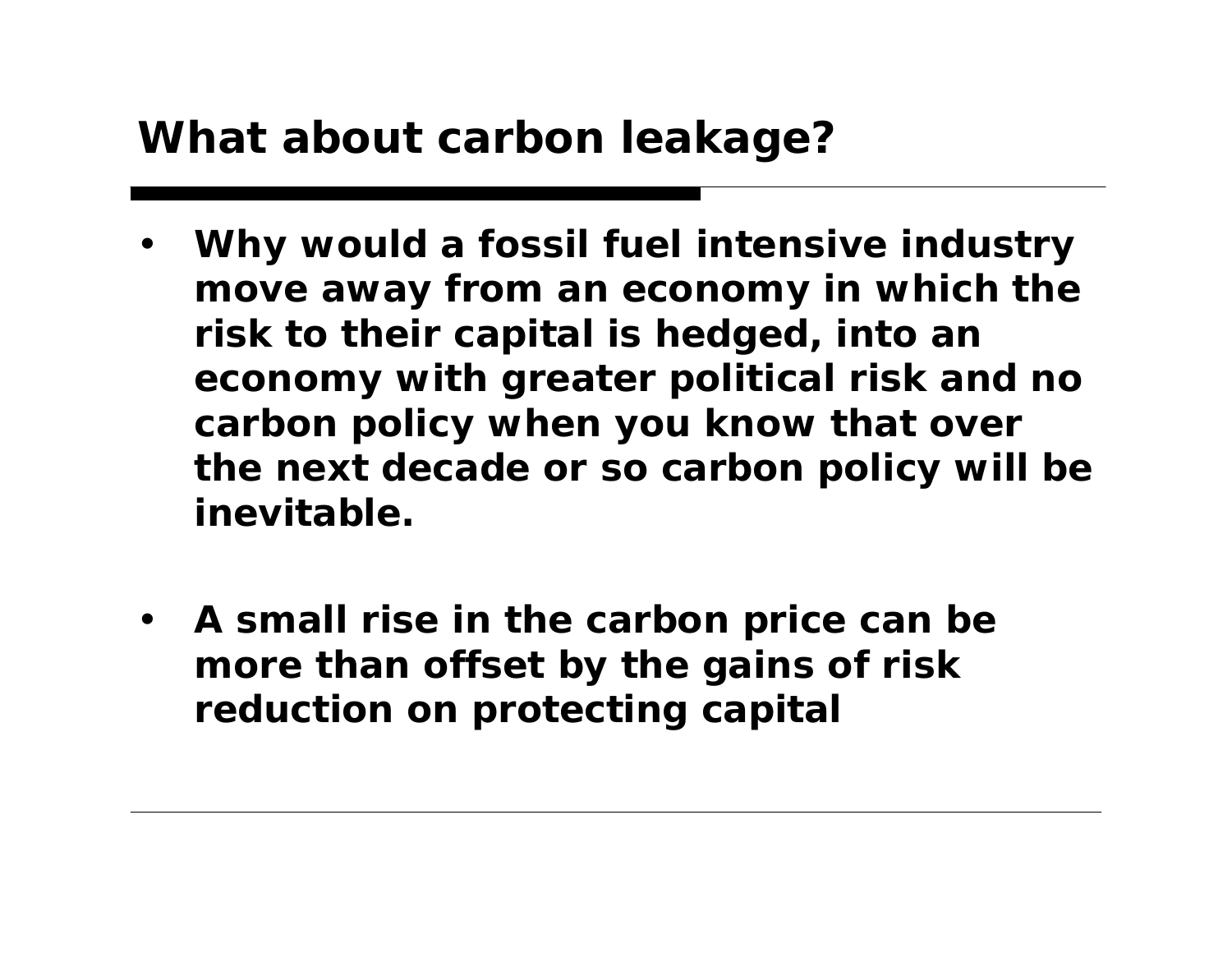- • **Australia should act now in creating markets with long term price signals that:**
	- $\Rightarrow$  That enable energy generators and energy intensive industries to protect their capital value against change in the climate and changes in climate policy
	- $\Rightarrow$  Give clear profit signals to alternative generating technologies and other technologies such as carbon capture and storage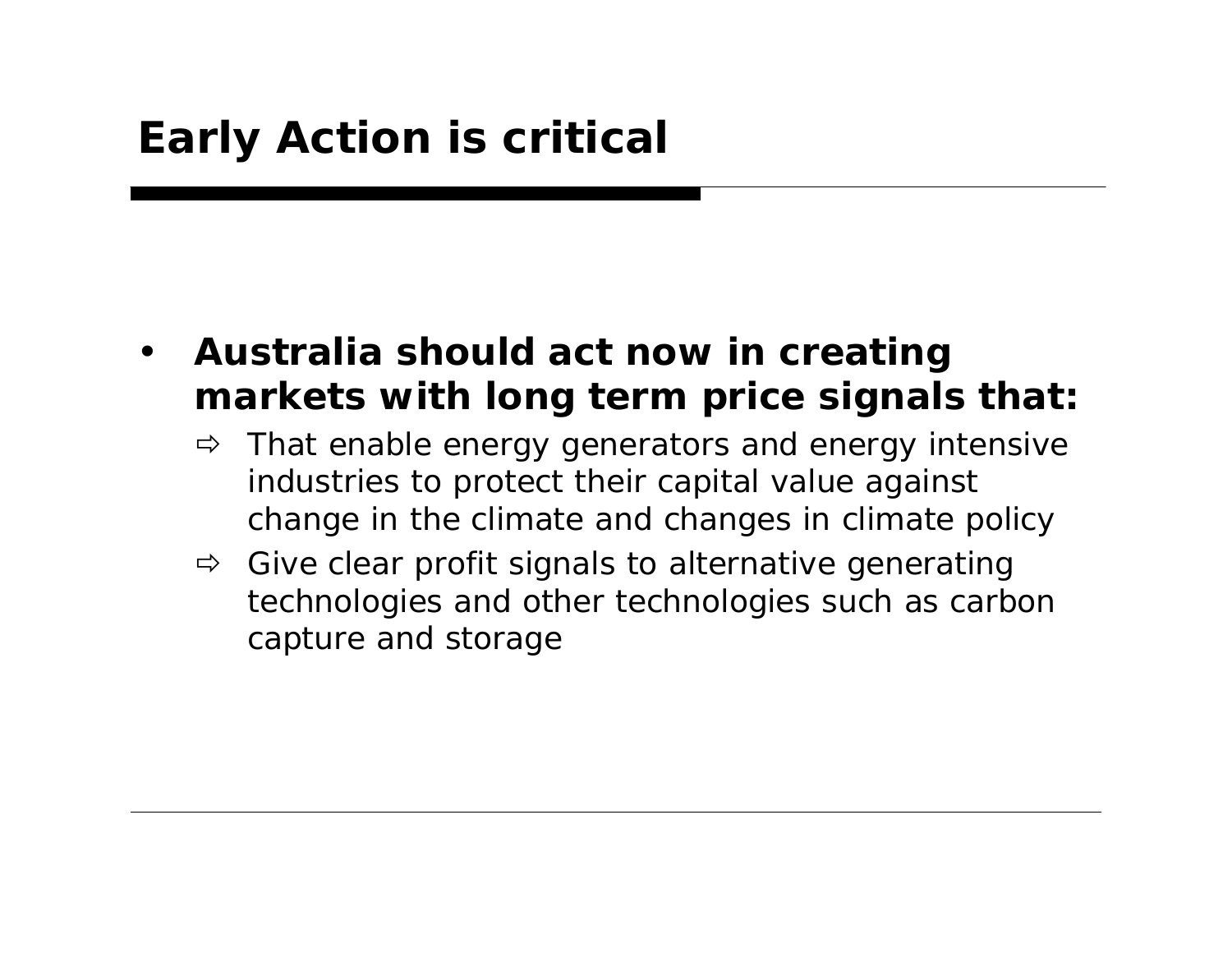- $\bullet$  **R&D in only a partial but a necessary part of the solution** 
	- $\Rightarrow$  but without a market price there is little incentive for technologies to be implemented and diffused through the economy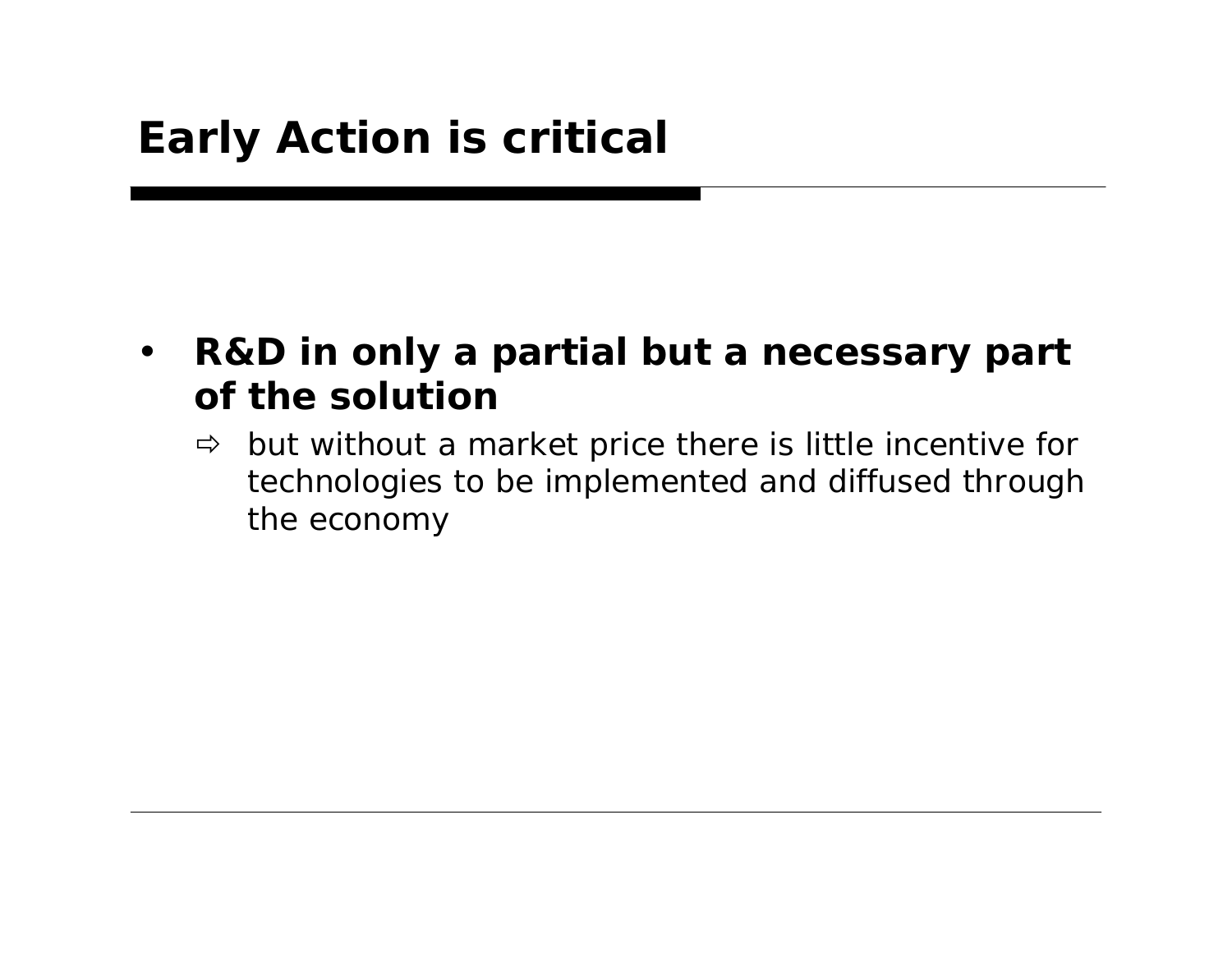## **Climate Policy as Monetary Policy**

- $\Rightarrow$  Long term government bond market prices interest rates over long horizons given a stock of government debt (like long term permits)
- $\Rightarrow$  Central banks set the short term interest rate the supply of financial liquidity is generated by the market (like annual permits).
- $\Rightarrow$  The long term interest rate (which is flexible) is the expected value of future of short term interest rates (which are fixed in any period)
- $\Rightarrow$  An independent Central Bank of Carbon within each country manages the policy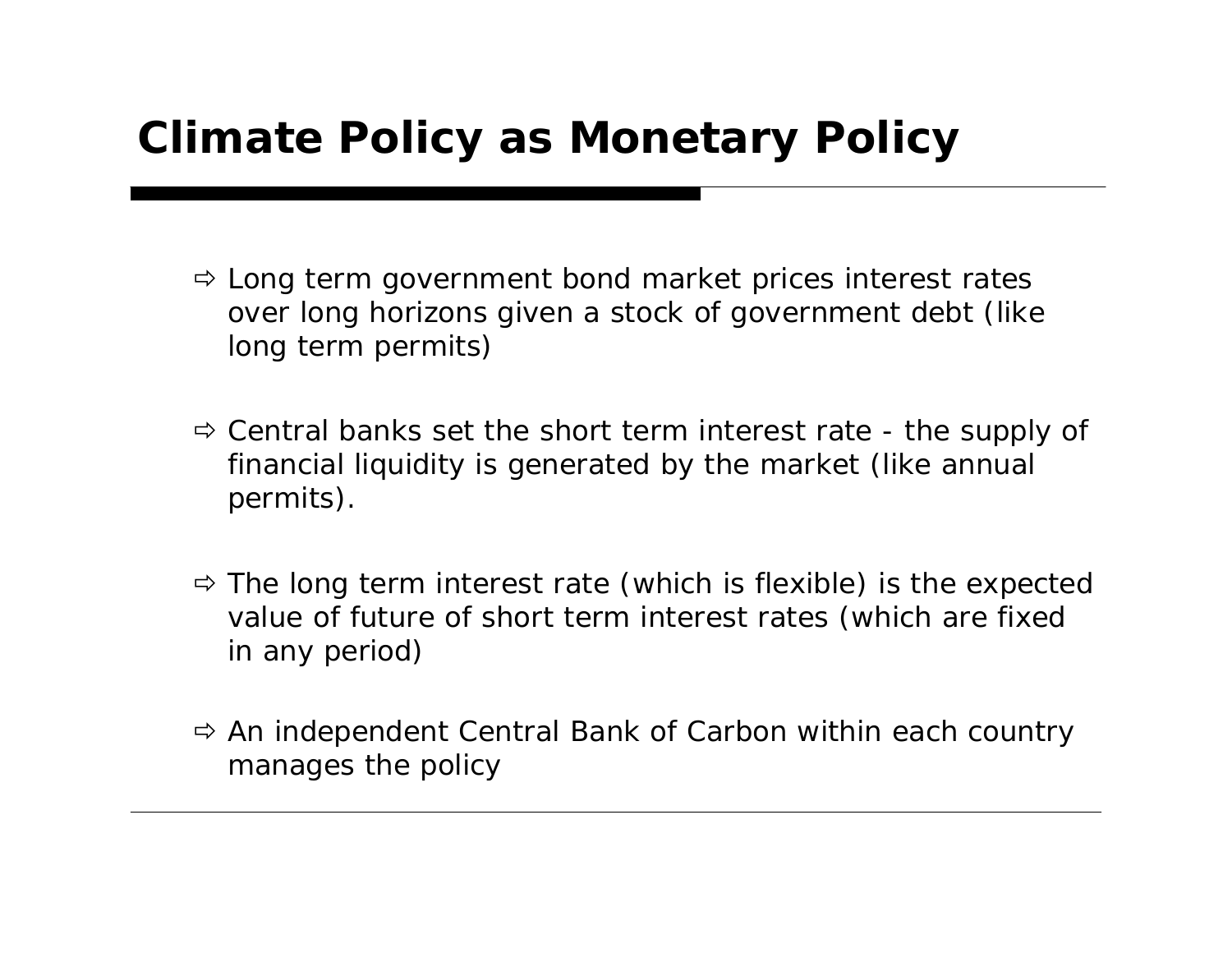## **Coordination of National Permit Markets**

 $\bullet$ **• Independent but coordinated via P**<sub>1</sub>

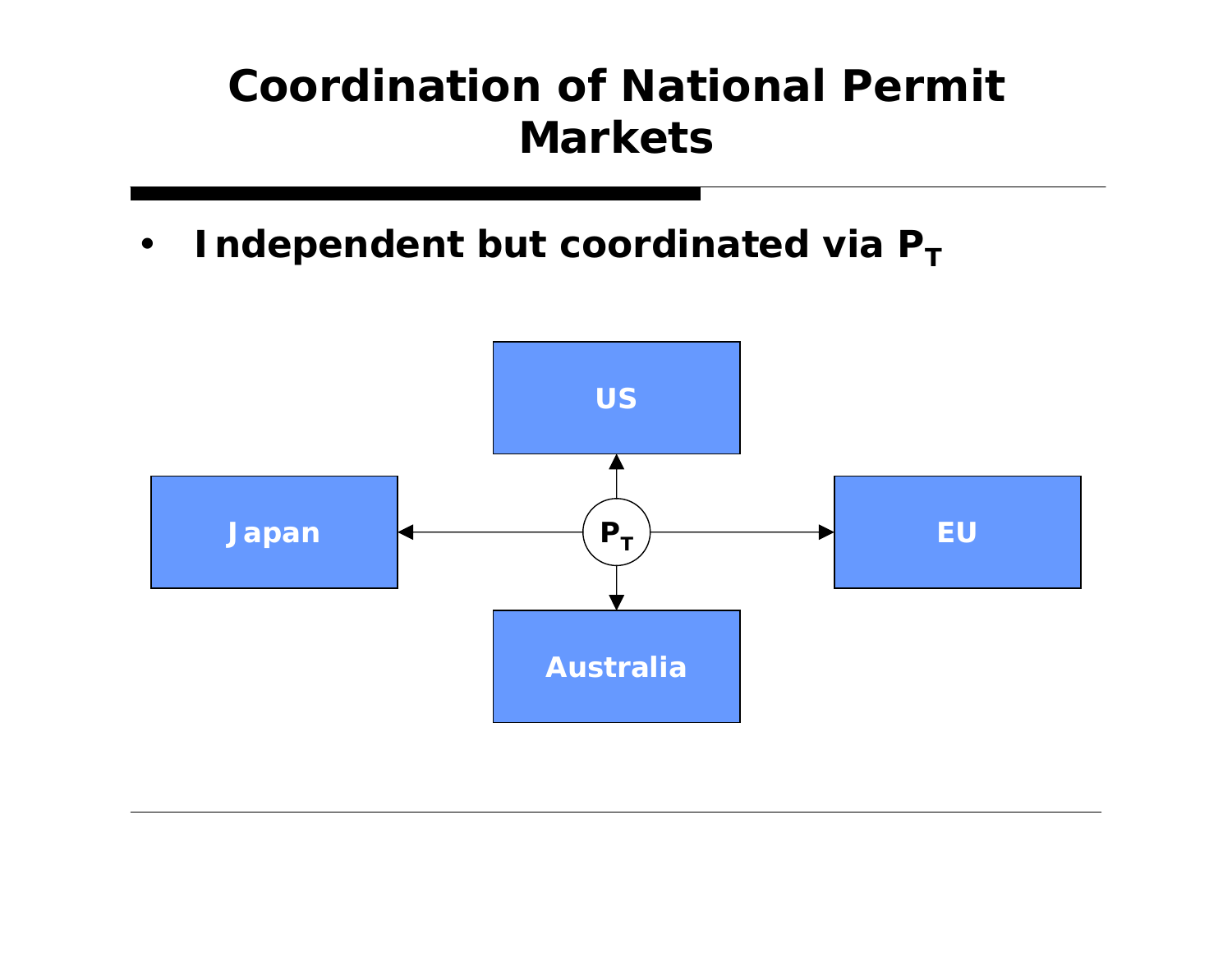### **Conclusions**

- • **Substantial climate uncertainty implies responding now in terms of institutional design**
- • **Need long term price signals to encourage development, adoption and diffusion of carbon saving technologies and to manage energy demand**
- • **Need short term price signals capped at expected benefits to minimize economic cost**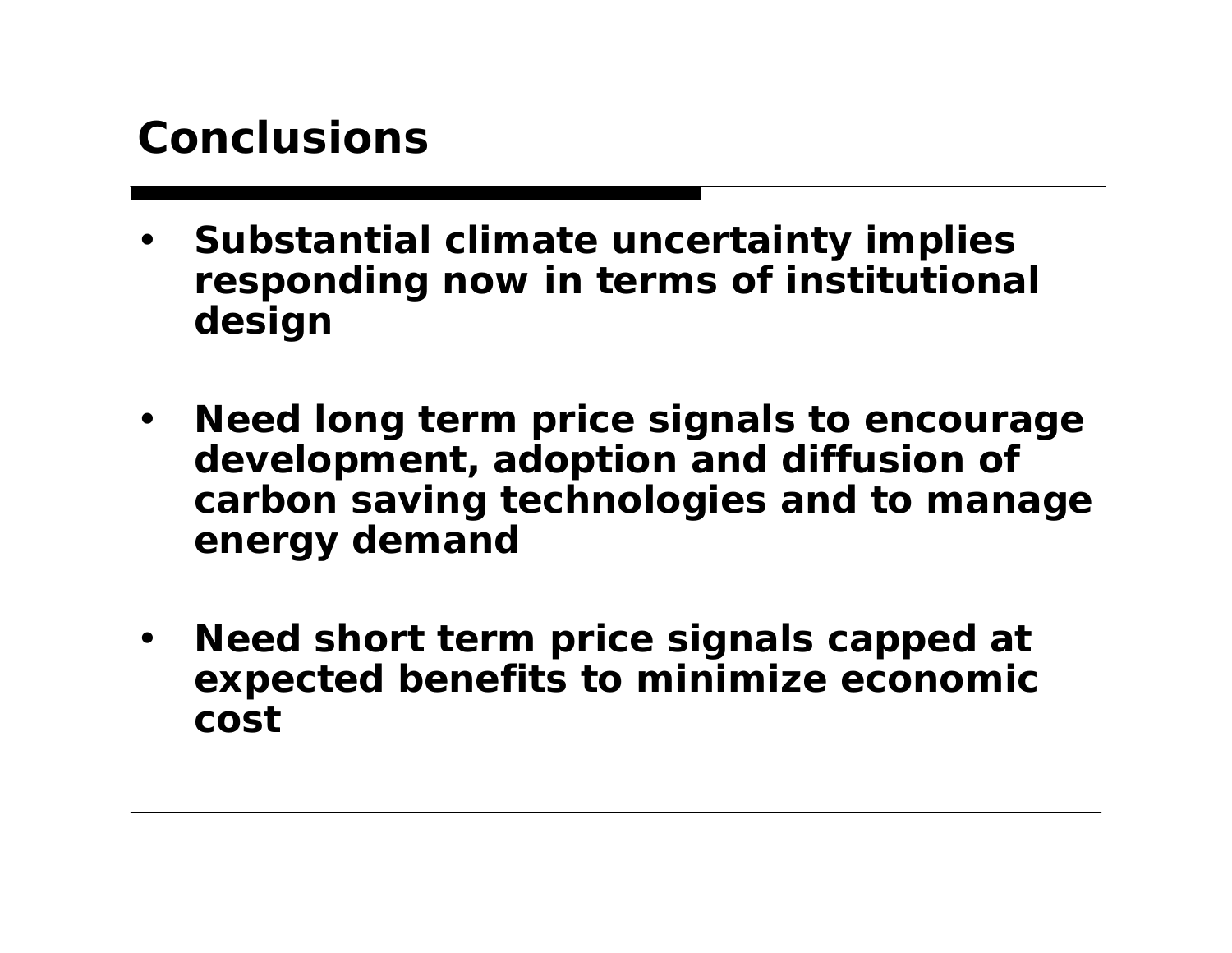### **Conclusion**

- • **The solution to reducing emissions will require a portfolio of different policy strategies not reliance on a single strategy**
- **The technological solution will likely involve a range of different technologies all suitable for different circumstances**
- **A foundation of clear price signals will help minimize the economic costs of addressing a critical problem.**